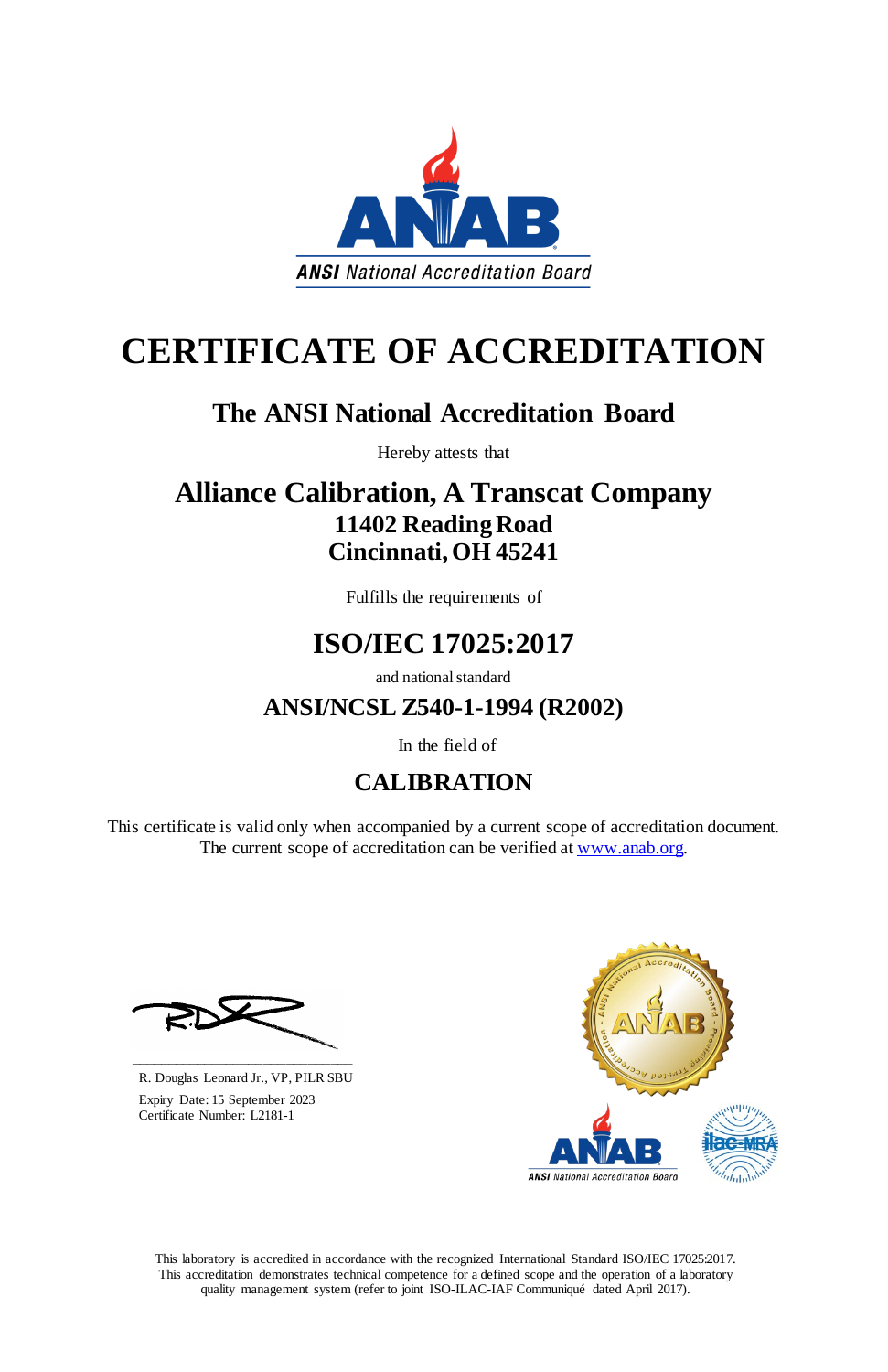

#### **SCOPE OF ACCREDITATION TO ISO/IEC 17025:2017**

#### **AND**

### **ANSI/NCSL Z540-1-1994 (R2002)**

#### **Alliance Calibration, A Transcat Company**

11402 Reading Road Cincinnati, OH 45241 Sidney Taylor 513-769-1200

### **CALIBRATION**

Valid to: **September 15, 2023** Certificate Number: **L2181-1**

#### **Acoustics and Vibration**

| Parameter/Equipment              | Range                                                                                                                           | <b>Expanded Uncertainty of</b><br>Measurement $(+/-)$                                               | Reference Standard,<br>Method, and/or<br>Equipment             |
|----------------------------------|---------------------------------------------------------------------------------------------------------------------------------|-----------------------------------------------------------------------------------------------------|----------------------------------------------------------------|
| <b>Accelerometer Sensitivity</b> | $(0 \text{ to } 5000) \text{ mV/g}$<br>(10 to 99) Hz<br>$100$ Hz<br>(101 to 920) Hz<br>(921 to 5000) Hz<br>(5 001 to 10 000) Hz | 1.7 % of reading<br>1.4 % of reading<br>$-1.4\%$ of reading<br>1.5 % of reading<br>1.7 % of reading | Comparison to<br>Master Accelerometer<br>per ISO 16063-21-2003 |

#### **Chemical Quantities**

| Parameter/Equipment        | Range             | <b>Expanded Uncertainty of</b><br>Measurement $(+/-)$ | Reference Standard,<br>Method, and/or<br>Equipment |
|----------------------------|-------------------|-------------------------------------------------------|----------------------------------------------------|
|                            | $4$ pH            | $0.02$ pH                                             | Compared to                                        |
| pH Meters                  | $7$ pH            | $0.021$ pH                                            | <b>Accredited Solutions</b>                        |
|                            | 10pH              | $0.03$ pH                                             |                                                    |
|                            | $1 \mu S/cm$      | $0.3 \mu S/cm$                                        |                                                    |
|                            | $10 \mu S/cm$     | $0.66 \,\mathrm{\upmu S/cm}$                          |                                                    |
|                            | $100 \mu S/cm$    | $3.3 \mu S/cm$                                        | Compared to                                        |
| <b>Conductivity Meters</b> | $1000 \mu S/cm$   | $26 \mu S/cm$                                         | <b>Accredited Solutions</b>                        |
|                            | $10000 \mu S/cm$  | $254 \,\mathrm{\upmu S/cm}$                           |                                                    |
|                            | $100000 \mu S/cm$ | $2540 \mu S/cm$                                       |                                                    |

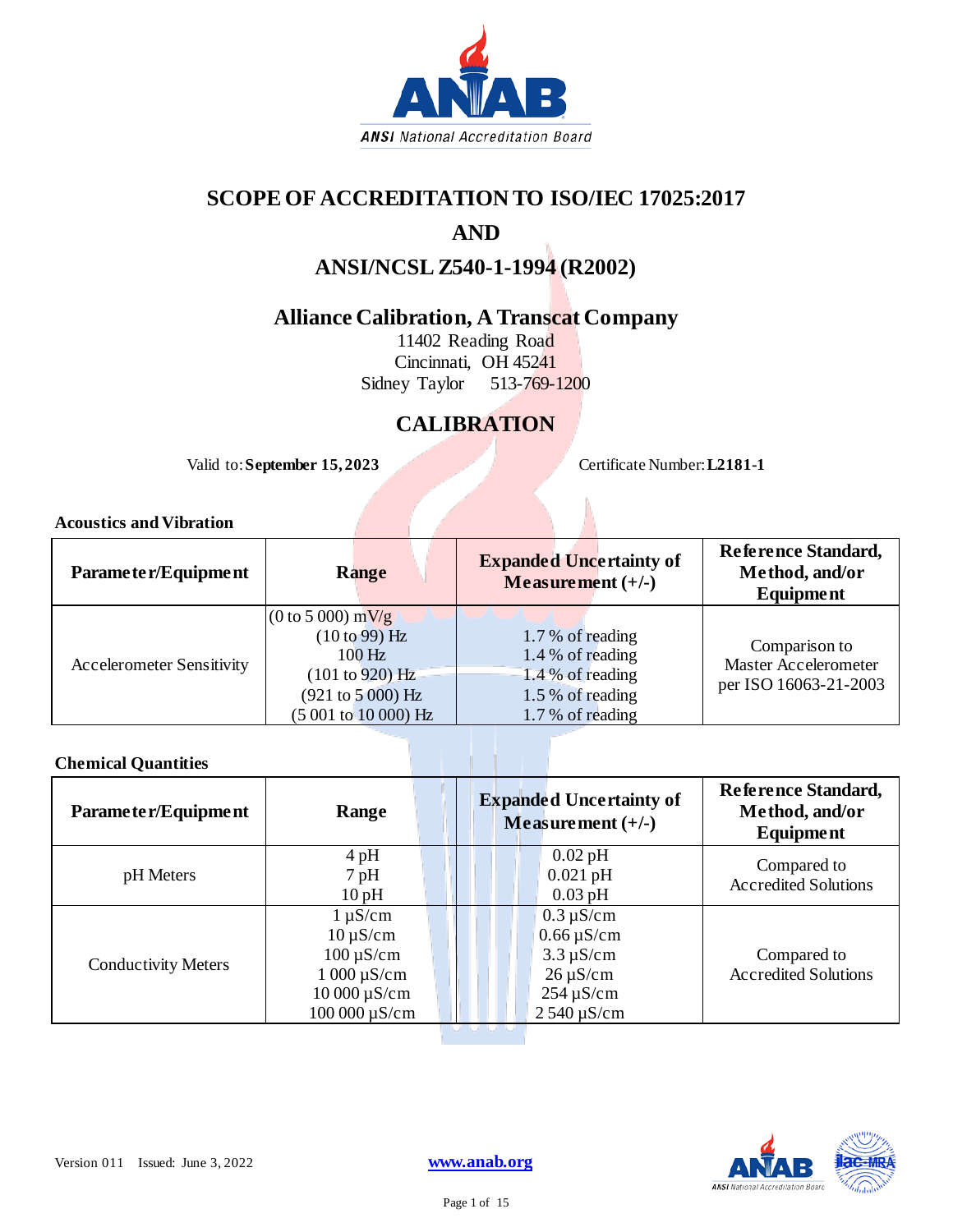

| Parameter/Equipment               | Range                                                                                                                                                                                                                                                                                                                                                                                                                                                                                                                                                        | <b>Expanded Uncertainty of</b><br>Measurement $(+/-)$                                                                                                                                                                                                                                                                                                                                   | Reference Standard,<br>Method, and/or<br><b>Equipment</b> |
|-----------------------------------|--------------------------------------------------------------------------------------------------------------------------------------------------------------------------------------------------------------------------------------------------------------------------------------------------------------------------------------------------------------------------------------------------------------------------------------------------------------------------------------------------------------------------------------------------------------|-----------------------------------------------------------------------------------------------------------------------------------------------------------------------------------------------------------------------------------------------------------------------------------------------------------------------------------------------------------------------------------------|-----------------------------------------------------------|
| Capacitance – Source $3$          | $1$ kHz<br>$(330 \text{ to } 400) \text{ pF}$<br>$(0.4 \text{ to } 1.1) \text{ nF}$<br>$(1.1 \text{ to } 3.3) \text{ nF}$<br>$(3.3 \text{ to } 11) \text{ nF}$<br>(11 to 33) nF<br>$(33 \text{ to } 110) \text{ nF}$<br>$(110 \text{ to } 330) \text{ nF}$<br>$(0.33 \text{ to } 1.1) \mu F$<br>100 Hz<br>$(0.33 \text{ to } 1.1) \mu F$<br>$(1.1 \text{ to } 3.3) \mu F$<br>$(3.3 \text{ to } 11) \mu F$<br>$(11 \text{ to } 33) \mu F$<br>50 Hz<br>$(33 \text{ to } 110) \,\mu\text{F}$<br>$(110 \text{ to } 330) \mu F$<br>$(330 \text{ to } 1100) \mu F$ | 14pF<br>$(0.002 + 0.02X)$ nF<br>$(0.002 + 0.01X)$ nF<br>$(0.001 + 0.004X)$ nF<br>$(0.002 + 0.004X)$ nF<br>$(0.001 + 0.003X)$ nF<br>$(0.002 + 0.003X)$ nF<br>$(0.0001 + 0.004X) \mu F$<br>$(0.0001 + 0.004X) \mu F$<br>$(0.0001 + 0.003X) \mu F$<br>$(0.001 + 0.004X) \mu F$<br>$(0.002 + 0.006X) \mu F$<br>$(0.01 + 0.006X) \mu F$<br>$(0.03 + 0.006X) \mu F$<br>$(0.4 + 0.006X) \mu F$ | Fluke 5522A<br>Multiproduct Calibrator                    |
| Capacitance - Measure             | $(0.2 \text{ to } 2) \text{ nF}$<br>$(2 \text{ to } 20)$ nF<br>(20 to 200) nF<br>$(0.2 \text{ to } 2) \mu F$<br>$(2 \text{ to } 20) \mu F$<br>$(20 \text{ to } 200) \mu F$                                                                                                                                                                                                                                                                                                                                                                                   | 2 % of reading $+0.001$ nF<br>1.6 % of reading $+0.009$ nF<br>1.3 % of reading $+0.1$ nF<br>1.3 % of reading $+ 0.002$ nF<br>1.3 % of reading $+10$ nF<br>1.6 % of reading $+0.1 \mu F$                                                                                                                                                                                                 | Tenma 72-8150<br>Capacitance Meter                        |
| DC Current - Measure <sup>3</sup> | $(0.1$ to 1) mA<br>$(1 to 10)$ mA<br>$(10 to 100)$ mA<br>$(100 \text{ to } 1000) \text{ mA}$<br>$(1 to 10)$ A<br>(10 to 30) A                                                                                                                                                                                                                                                                                                                                                                                                                                | $(0.000\,006 + 0.000\,01X)$ mA<br>$(0.002 + 0.0006X)$ mA<br>$(0.004 + 0.00007X)$ mA<br>$(0.005 + 0.000 2X)$ mA<br>$(0.0002 + 0.0005X)$ A<br>$(0.0007 + 0.0009X)$ A                                                                                                                                                                                                                      | Transmille 8081<br>Digital Multimeter                     |
|                                   | $(10 to 200)$ A<br>$(200 \text{ to } 500)$ A                                                                                                                                                                                                                                                                                                                                                                                                                                                                                                                 | $(1.8 + 0.017X)$ A<br>$(0.6 + 0.02X)$ A                                                                                                                                                                                                                                                                                                                                                 | Fluke 336 Clamp Meter                                     |
| DC Current – Source $3$           | Up to 3.3 mA<br>$(3.3 \text{ to } 33) \text{ mA}$<br>(33 to 330) mA<br>$(0.33 \text{ to } 3)$ A<br>$(3 \text{ to } 20.5)$ A                                                                                                                                                                                                                                                                                                                                                                                                                                  | $(0.00003 + 0.0008X)$ mA<br>$(0.002 + 0.000 2X)$ mA<br>$(0.007 + 0.0001X)$ mA<br>$(0.00002 + 0.0005X)$ A<br>$(0.0004 + 0.001X)$ A                                                                                                                                                                                                                                                       | Fluke 5522A<br>Multiproduct Calibrator                    |
| DC Current – Source $3$           | $(20.5 \text{ to } 400)$ A<br>$(400 \text{ to } 500)$ A                                                                                                                                                                                                                                                                                                                                                                                                                                                                                                      | $(0.1 + 0.0003X)$ A<br>$(0.003 + 0.001X)$ A                                                                                                                                                                                                                                                                                                                                             | Fluke 5522A<br>Multiproduct Calibrator<br>w/Coil          |

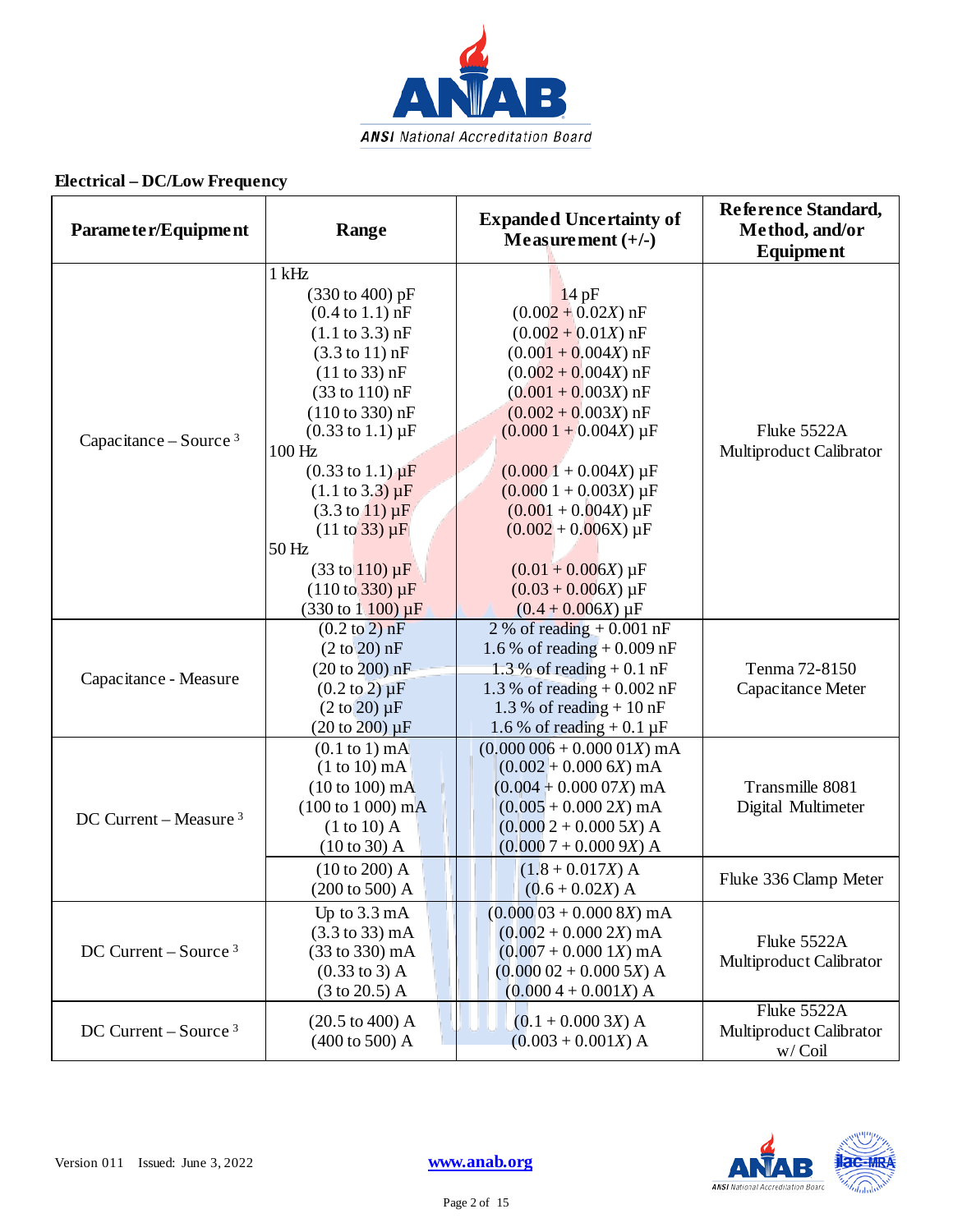

| Parameter/Equipment                                  | Range                                                                                                                                                                                                                                                                                                                                                                                                                                             | <b>Expanded Uncertainty of</b><br>Measurement $(+/-)$                                                                                                                                                                                                                                                                                                                                                 | Reference Standard,<br>Method, and/or<br>Equipment |
|------------------------------------------------------|---------------------------------------------------------------------------------------------------------------------------------------------------------------------------------------------------------------------------------------------------------------------------------------------------------------------------------------------------------------------------------------------------------------------------------------------------|-------------------------------------------------------------------------------------------------------------------------------------------------------------------------------------------------------------------------------------------------------------------------------------------------------------------------------------------------------------------------------------------------------|----------------------------------------------------|
| AC Current – Measure $3$                             | Up to $100 \mu A$<br>(1 to 10) kHz<br>$(0.1$ to 1) mA<br>(1 to 10) kHz<br>$(1 to 10)$ mA<br>(10 to 40) Hz<br>40 Hz to 1 kHz<br>(1 to 10) kHz<br>10 mA to 1 A<br>(10 to 40) Hz<br>40 Hz to 1 kHz<br>$(1 to 10)$ kHz<br>$(1 to 10)$ A<br>$(10 to 40)$ Hz<br>40 Hz to 1 kHz<br>$(10 \text{ to } 30)$ A<br>(10 to 40) Hz<br>40 Hz to 1 kHz                                                                                                            | $(0.016 + 0.000 8X)$ A<br>$(0.0002 + 0.0006X)$ A<br>$(0.001 + 0.000 8X)$ mA<br>$(0.0006 + 0.0005X)$ mA<br>$(0.002 + 0.001X)$ mA<br>$(0.0001 + 0.0008X)$ A<br>$(0.0001 + 0.0006X)$ A<br>$(0.0003 + 0.001X)$ A<br>$(0.002 + 0.001X)$ A<br>$(0.002 + 0.001 2X)$ A<br>$(0.006 + 0.001 4X)$ A<br>$(0.005 + 0.001 2X)$ A                                                                                    | Transmille 8081<br>Digital Multimeter              |
| AC Current – Measure $3$<br>$(45 \text{ to } 65)$ Hz | $(10 to 200)$ A<br>(200 to 500) A                                                                                                                                                                                                                                                                                                                                                                                                                 | $(1 + 0.02X)$ A<br>$(0.02 + 0.03X)$ A                                                                                                                                                                                                                                                                                                                                                                 | Fluke 336 Clamp Meter                              |
| AC Current – Source $3$                              | Up to $0.33 \text{ mA}$<br>(1 to 10) kHz<br>$(0.33 \text{ to } 3.3) \text{ mA}$<br>$(1 to 10)$ kHz<br>$(3.3 \text{ to } 33) \text{ mA}$<br>(20 to 45) Hz<br>45 Hz to 1 kHz<br>(1 to 5) kHz<br>$(5 to 10)$ kHz<br>$(10 to 30)$ kHz<br>(33 to 330) mA<br>(20 to 45) Hz<br>45 Hz to 1 kHz<br>(1 to 5) kHz<br>$(5 to 10)$ kHz<br>$(10 to 30)$ kHz<br>$(0.33 \text{ to } 3)$ A<br>$(10 to 45)$ Hz<br>45 Hz to 1 kHz<br>(1 to 5) kHz<br>$(5 to 10)$ kHz | $(0.0001 + 0.01X)$ mA<br>$(0.0001 + 0.006X)$ mA<br>$(0.002 + 0.001X)$ mA<br>$(0.002 + 0.0005X)$ mA<br>$(0.002 + 0.001X)$ mA<br>$(0.004 + 0.002X)$ mA<br>$(0.003 + 0.005X)$ mA<br>$(0.03 + 0.001X)$ mA<br>$(0.02 + 0.0005X)$ mA<br>$(0.06 + 0.001X)$ mA<br>$(0.1 + 0.002X)$ mA<br>$(0.2 + 0.005X)$ mA<br>$(0.0001 + 0.002X)$ A<br>$(0.0001 + 0.001X)$ A<br>$(0.001 + 0.007X)$ A<br>$(0.006 + 0.03X)$ A | Fluke 5522A<br>Multiproduct Calibrator             |

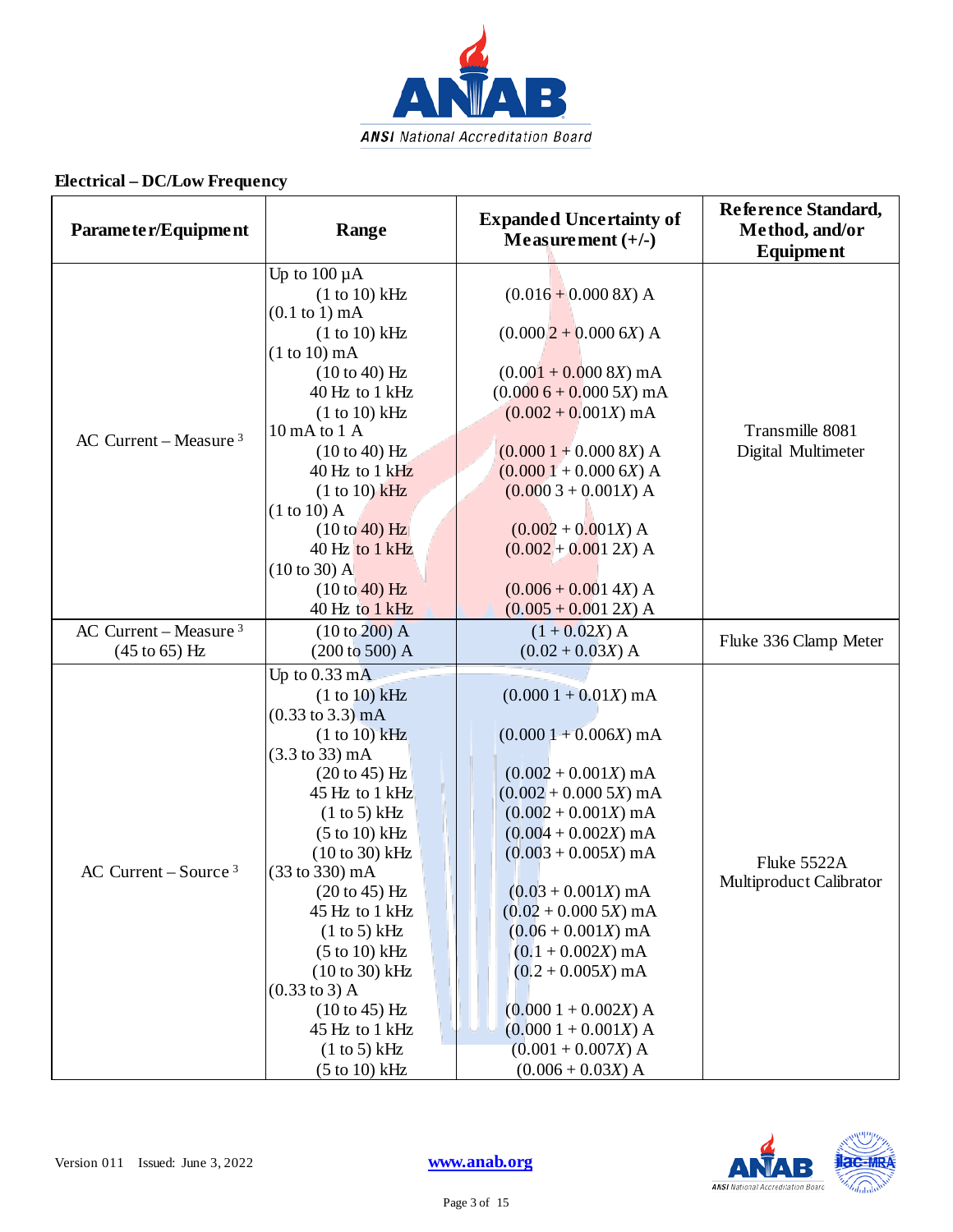

| Parameter/Equipment                                | Range                                                                                                                                                                                                                                                                                                                                                                                                                                                                                                                                                                                                                                              | <b>Expanded Uncertainty of</b><br>Measurement $(+/-)$                                                                                                                                                                                                                                                                                                                                                                                                                                                                                | Reference Standard,<br>Method, and/or<br><b>Equipment</b> |
|----------------------------------------------------|----------------------------------------------------------------------------------------------------------------------------------------------------------------------------------------------------------------------------------------------------------------------------------------------------------------------------------------------------------------------------------------------------------------------------------------------------------------------------------------------------------------------------------------------------------------------------------------------------------------------------------------------------|--------------------------------------------------------------------------------------------------------------------------------------------------------------------------------------------------------------------------------------------------------------------------------------------------------------------------------------------------------------------------------------------------------------------------------------------------------------------------------------------------------------------------------------|-----------------------------------------------------------|
| AC Current – Source $3$                            | $(3 \text{ to } 20.5)$ A<br>$(45 \text{ to } 65)$ Hz<br>65 Hz to 1 kHz<br>(1 to 5) kHz<br>$(20.5 \text{ to } 500)$ A<br>$(45 \text{ to } 100) \text{ Hz}$                                                                                                                                                                                                                                                                                                                                                                                                                                                                                          | $(0.002 + 0.002X)$ A<br>$(0.002 + 0.002X)$ A<br>$(0.006 + 0.03X)$ A<br>$(0.1 + 0.002X)$ A                                                                                                                                                                                                                                                                                                                                                                                                                                            | Fluke 5522A<br>Multiproduct Calibrator<br>w/Coil          |
| DC Power – Measure $3$                             | Up to $33 W$<br>(33 to 330) W<br>(330 to 11 000) W                                                                                                                                                                                                                                                                                                                                                                                                                                                                                                                                                                                                 | $(0.0002 + 0.0007X)$ W<br>$(0.001 + 0.000 8X)$ W<br>$(0.02 + 0.0007X)$ W                                                                                                                                                                                                                                                                                                                                                                                                                                                             | Fluke 5522A<br>Multiproduct Calibrator                    |
| AC Power – Measure $3$<br>$(45 \text{ to } 65)$ Hz | Up to $33 W$<br>(33 to 330) W<br>(330 to 11 000) W                                                                                                                                                                                                                                                                                                                                                                                                                                                                                                                                                                                                 | $(0.0002 + 0.001X)$ W<br>$0.1\%$ reading<br>$(0.01 + 0.001X)$ W                                                                                                                                                                                                                                                                                                                                                                                                                                                                      | Fluke 5522A<br>Multiproduct Calibrator                    |
| Resistance – Measure $3$                           | Up to $1 \Omega$<br>$(1 \text{ to } 10) \Omega$<br>$(10 \text{ to } 100) \Omega$<br>$(0.1 \text{ to } 1) \text{ k}\Omega$<br>$(1 to 10) k\Omega$<br>$(10 \text{ to } 100) \text{ k}\Omega$<br>$(0.1 \text{ to } 1) \text{ M}\Omega$<br>$(1 to 10) M\Omega$                                                                                                                                                                                                                                                                                                                                                                                         | $0.002\%$ of reading<br>$0.001\%$ of reading<br>$0.002\%$ of reading + 0.1 m $\Omega$<br>0.002 % of reading<br>$0.001\%$ of reading + 0.1 $\Omega$<br>$0.001\%$ of reading + 0.1 $\Omega$<br>0.001 % of reading + 2 $\Omega$<br>$0.002\%$ of reading + 50 $\Omega$                                                                                                                                                                                                                                                                   | Transmille 8081<br>Digital Multimeter                     |
|                                                    | (0 to 5 000) mΩ<br>$(10 \text{ to } 100) \text{ M}\Omega$                                                                                                                                                                                                                                                                                                                                                                                                                                                                                                                                                                                          | $(0.005 + 0.000 2X)$ m $\Omega$<br>$(0.04 + 0.009X) M\Omega$                                                                                                                                                                                                                                                                                                                                                                                                                                                                         | Agilent 34401A<br>Digital Multimeter                      |
| Resistance – Source $3$                            | Up to 11 $\Omega$<br>$(11 \text{ to } 33) \Omega$<br>$(33 \text{ to } 110) \Omega$<br>$(110 \text{ to } 330) \Omega$<br>$(0.33 \text{ to } 1.1) \text{ k}\Omega$<br>$(1.1 \text{ to } 3.3) \text{ k}\Omega$<br>$(3.3 \text{ to } 11) \text{ k}\Omega$<br>$(11 \text{ to } 33) \text{ k}\Omega$<br>$(33 \text{ to } 110) \text{ k}\Omega$<br>$(110 \text{ to } 330) \text{ k}\Omega$<br>$(0.33 \text{ to } 1.1) \text{ M}\Omega$<br>$(1.1 \text{ to } 3.3) \text{ M}\Omega$<br>$(3.3 \text{ to } 11) \text{ M}\Omega$<br>$(11 \text{ to } 33) \text{ M}\Omega$<br>$(33 \text{ to } 110) \text{ M}\Omega$<br>$(110 \text{ to } 330) \text{ M}\Omega$ | $(0.001 + 0.00005X) \Omega$<br>$(0.002 + 0.00004X) \Omega$<br>$(0.0005 + 0.00005X) \Omega$<br>$(0.002 + 0.00003X) \Omega$<br>$(0.000007 + 0.00005X) k\Omega$<br>$(0.00002 + 0.00003X) k\Omega$<br>$(0.00001 + 0.00004X) k\Omega$<br>$(0.0002 + 0.00003X) k\Omega$<br>$(0.0001 + 0.00004X) k\Omega$<br>$(0.0006 + 0.00004X) k\Omega$<br>$(0.000001 + 0.00004X) M\Omega$<br>$(0.00004 + 0.00007X) M\Omega$<br>$(0.00002 + 0.0002X) M\Omega$<br>$(0.0007 + 0.001X) M\Omega$<br>$(0.002 + 0.006X) M\Omega$<br>$(0.001 + 0.006X) M\Omega$ | Fluke 5522A<br>Multiproduct Calibrator                    |



r T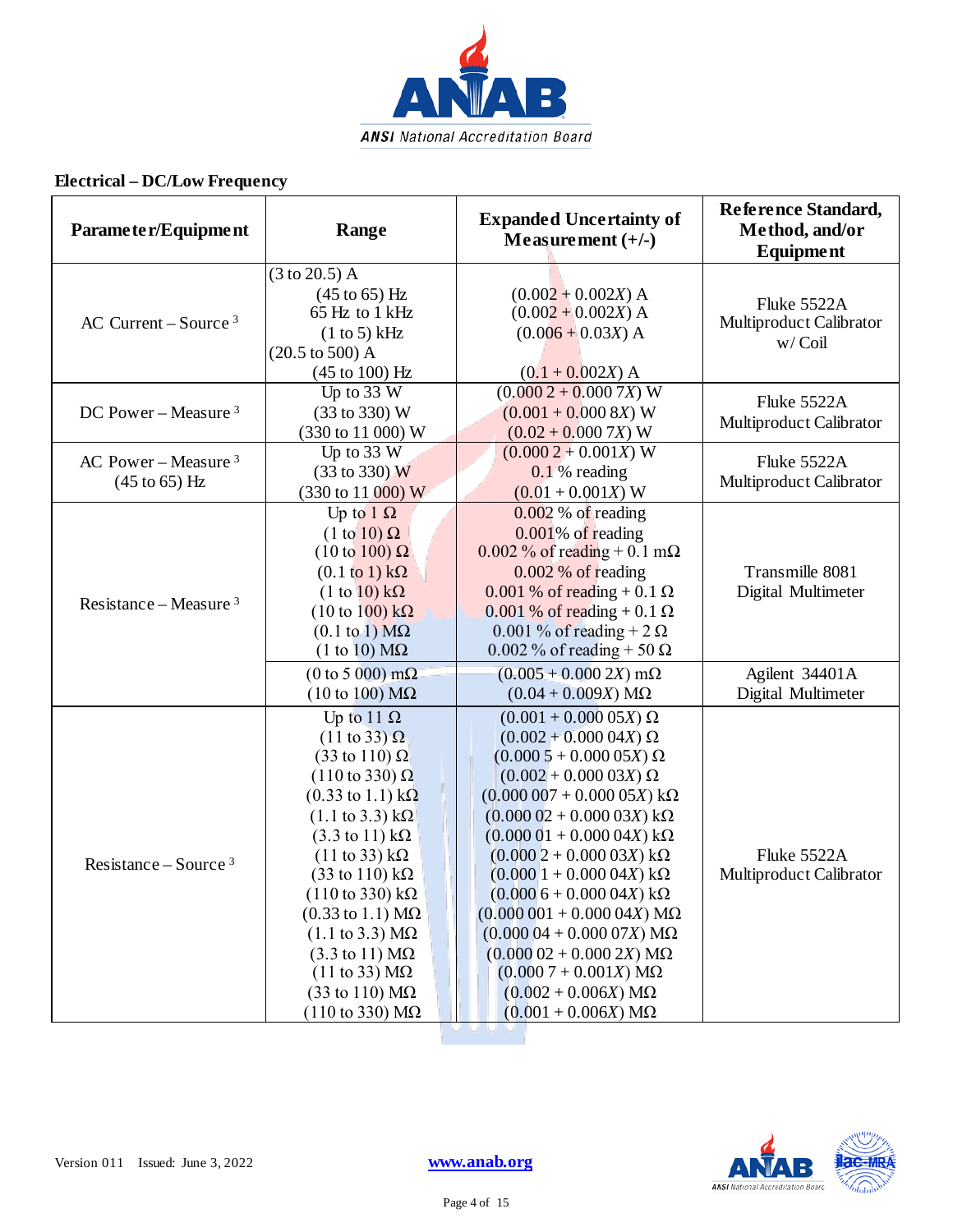

| Parameter/Equipment                               | Range                                                                                                                                                                                                                                                                                                                                                                                                                                                           | <b>Expanded Uncertainty of</b><br>Measurement $(+/-)$                                                                                                                                                                                                                                                                                                                                                                                                                        | Reference Standard,<br>Method, and/or<br><b>Equipment</b>                                                 |
|---------------------------------------------------|-----------------------------------------------------------------------------------------------------------------------------------------------------------------------------------------------------------------------------------------------------------------------------------------------------------------------------------------------------------------------------------------------------------------------------------------------------------------|------------------------------------------------------------------------------------------------------------------------------------------------------------------------------------------------------------------------------------------------------------------------------------------------------------------------------------------------------------------------------------------------------------------------------------------------------------------------------|-----------------------------------------------------------------------------------------------------------|
| Resistance – Source $3$<br>Fixed                  | $500 \mu\Omega$<br>$5 \text{ mA}$<br>$50 \text{ m}\Omega$<br>$500 \text{ m}\Omega$<br>$5\,\Omega$                                                                                                                                                                                                                                                                                                                                                               | $(0.001 + 0.006X)$ m $\Omega$<br>$(0.001 + 0.006X)$ m $\Omega$<br>$(0.001 + 0.006X)$ m $\Omega$<br>$(0.001 + 0.006X)$ m $\Omega$<br>$(0.001 + 0.006X)$ m $\Omega$                                                                                                                                                                                                                                                                                                            | Fluke 5500A<br>Multiproduct Calibrator,<br>Agilent 34401A<br>Digital Multimeter,<br><b>Current Shunts</b> |
| Electrical Simulation of<br><b>RTD</b> Indicators | Pt 385, 100 $\Omega$<br>(-200 to 800) $^{\circ} \mathrm{C}$                                                                                                                                                                                                                                                                                                                                                                                                     | $0.058$ °C                                                                                                                                                                                                                                                                                                                                                                                                                                                                   | Fluke 5500A<br>Multiproduct Calibrator                                                                    |
| DC Voltage $-$ Measure $3$                        | Up to $1 \nV$<br>(1 to 10) V<br>(10 to 100) V<br>$(100 \text{ to } 1000) \text{ V}$                                                                                                                                                                                                                                                                                                                                                                             | $(0.000001 + 0.000005X)$ V<br>$(0.000003 + 0.000006X)$ V<br>$(0.00004 + 0.000008X)$ V<br>$(0.0006 + 0.000008X)$ V                                                                                                                                                                                                                                                                                                                                                            | Transmille 8081<br>Multimeter                                                                             |
| DC High Voltage - Measure $3$                     | $(1 to 80)$ kV                                                                                                                                                                                                                                                                                                                                                                                                                                                  | $0.12\%$ of reading                                                                                                                                                                                                                                                                                                                                                                                                                                                          | Ross Engineering<br><b>HV</b> Probe<br>w/Digital Multimeter                                               |
| DC Voltage $-$ Source <sup>3</sup>                | $(0 to 330)$ mV<br>$(0.33 \text{ to } 3.3) \text{ V}$<br>$(3.3 \text{ to } 33) \text{ V}$<br>$(33 \text{ to } 330) \text{ V}$<br>$(330 \text{ to } 1020) \text{ V}$                                                                                                                                                                                                                                                                                             | $(0.001 + 0.00002X)$ mV<br>$(0.000002 + 0.000006X)$ V<br>$(0.00001 + 0.00002X)$ V<br>$(0.0003 + 0.00002X)$ V<br>$(0.002 + 0.00002X)$ V                                                                                                                                                                                                                                                                                                                                       | Fluke 5522A<br>Multiproduct Calibrator                                                                    |
| AC Voltage $-$ Measure $3$                        | Up to $100 \text{ mV}$<br>(10 to 40) Hz<br>$(40 \text{ to } 200)$ Hz<br>200 Hz to 2 kHz<br>$(2 to 20)$ kHz<br>$(20 to 100)$ kHz<br>$(0.1 \text{ to } 1) V$<br>(10 to 40) Hz<br>$(40 \text{ to } 200) \text{ Hz}$<br>200 Hz to 1 kHz<br>(1 to 2) kHz<br>$(2 to 20)$ kHz<br>(20 to 100) kHz<br>100 kHz to 1 MHz<br>(1 to 10) V<br>$(10 to 40)$ Hz<br>$(40 \text{ to } 200) \text{ Hz}$<br>200 Hz to 1 kHz<br>(1 to 2) kHz<br>$(2 to 20)$ kHz<br>$(20 to 100)$ kHz | $(0.005 + 0.0006X)$ mV<br>$(0.02 + 0.000 2X)$ mV<br>$(0.02 + 0.0002X)$ mV<br>$(0.01 + 0.0003X)$ mV<br>$(0.06 + 0.000 8X)$ mV<br>$(0.0002 + 0.0005X)$ V<br>$(0.00003 + 0.0002X)$ V<br>$(0.00004 + 0.0002X)$ V<br>$(0.0001 + 0.0002X)$ V<br>$(0.0005 + 0.0003X)$ V<br>$(0.0006 + 0.0007X)$ V<br>$(0.02 + 0.02X)$ V<br>$(0.0002 + 0.0005X)$ V<br>$(0.0003 + 0.0002X)$ V<br>$(0.0004 + 0.0002 X)$ V<br>$(0.001 + 0.000 2X)$ V<br>$(0.005 + 0.000 4X) V$<br>$(0.006 + 0.0007X)$ V | Transmille 8081<br>Digital Multimeter                                                                     |

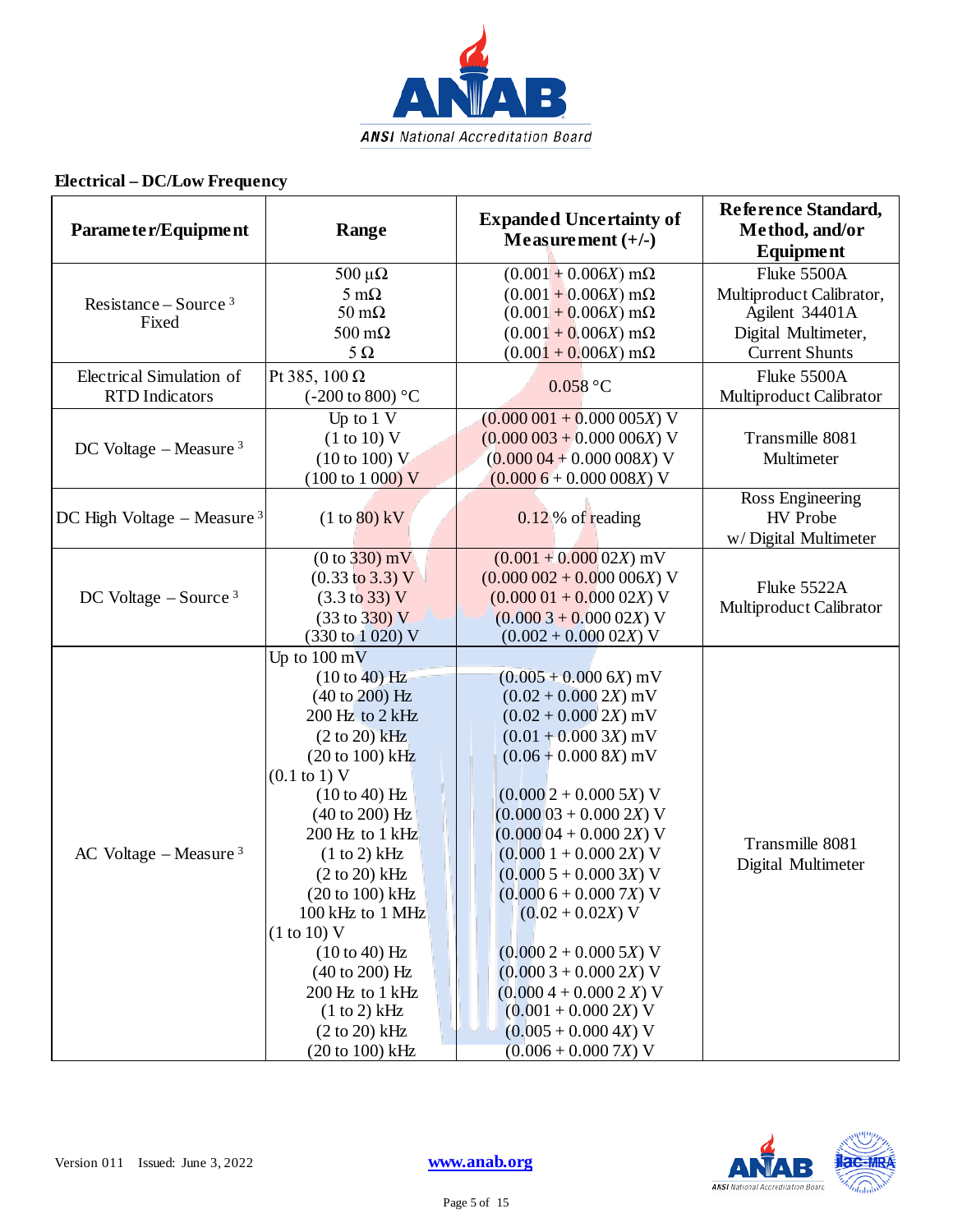

| Parameter/Equipment                 | Range                                                                                                                                                                                                                                                                                                                                                                                                                                                                                                                                                                                                              | <b>Expanded Uncertainty of</b><br>Measurement $(+/-)$                                                                                                                                                                                                                                                                                                                                                                                                                                                                                                                        | Reference Standard,<br>Method, and/or<br><b>Equipment</b>   |
|-------------------------------------|--------------------------------------------------------------------------------------------------------------------------------------------------------------------------------------------------------------------------------------------------------------------------------------------------------------------------------------------------------------------------------------------------------------------------------------------------------------------------------------------------------------------------------------------------------------------------------------------------------------------|------------------------------------------------------------------------------------------------------------------------------------------------------------------------------------------------------------------------------------------------------------------------------------------------------------------------------------------------------------------------------------------------------------------------------------------------------------------------------------------------------------------------------------------------------------------------------|-------------------------------------------------------------|
| AC Voltage – Measure $3$            | (10 to 100) V<br>$(10 to 40)$ Hz<br>$(40 \text{ to } 200) \text{ Hz}$<br>200 Hz to 1 kHz<br>(1 to 2) kHz<br>$(2 to 20)$ kHz<br>$(20 to 50)$ kHz<br>$(100 \text{ to } 1000) \text{ V}$<br>(10 to 40) Hz<br>$(40 \text{ to } 200)$ Hz<br>$200$ Hz to $2$ kHz<br>$(2 to 10)$ kHz                                                                                                                                                                                                                                                                                                                                      | $(0.01 + 0.0005X)$ V<br>$(0.02 + 0.000 2X)$ V<br>$(0.01 + 0.0002 X)$ V<br>$(0.01 + 0.000 2X)$ V<br>$(0.04 + 0.000 4X)$ V<br>$(0.04 + 0.001X)$ V<br>$(0.2 + 0.0005X)$ V<br>$(0.2 + 0.000 2X)$ V<br>$(0.3 + 0.0003X)$ V<br>$(0.4 + 0.000 2X)$ V                                                                                                                                                                                                                                                                                                                                | Transmille 8081<br>Digital Multimeter                       |
| AC High Voltage – Measure $3$ 60 Hz | $(1 to 80)$ kV                                                                                                                                                                                                                                                                                                                                                                                                                                                                                                                                                                                                     | $(0.01 + 0.01X)$ kV                                                                                                                                                                                                                                                                                                                                                                                                                                                                                                                                                          | Ross Engineering<br><b>HV</b> Probe<br>w/Digital Multimeter |
| AC Voltage $-$ Source <sup>3</sup>  | Up to $330 \text{ mV}$<br>(10 to 45) Hz<br>45 Hz to 10 kHz<br>$(10 to 20)$ kHz<br>$(20 to 50)$ kHz<br>(50 to 100) kHz<br>(100 to 500) kHz<br>$(0.33 \text{ to } 3.3) \text{ V}$<br>$(10 to 45)$ Hz<br>45 Hz to 10 kHz<br>$(10 to 20)$ kHz<br>$(20 \text{ to } 50)$ kHz<br>$(50 \text{ to } 100) \text{ kHz}$<br>(100 to 500) kHz<br>$(3.3 \text{ to } 33) \text{ V}$<br>$(10 to 45)$ Hz<br>45 Hz to 10 kHz<br>$(10 to 20)$ kHz<br>$(20 \text{ to } 50)$ kHz<br>$(50 \text{ to } 100) \text{ kHz}$<br>(33 to 330) V<br>45 Hz to 1 kHz<br>$(1 to 10)$ kHz<br>$(10 to 20)$ kHz<br>$(20 to 50)$ kHz<br>(50 to 100) kHz | $(0.004 + 0.000 4X)$ mV<br>$(0.005 + 0.000 2X)$ mV<br>$(0.02 + 0.0002X)$ mV<br>$(0.01 + 0.000 4X)$ mV<br>$(0.04 + 0.0009X)$ mV<br>$(0.1 + 0.002X)$ mV<br>$(0.00004 + 0.00004X)$ V<br>$(0.00008 + 0.0002X)$ V<br>$(0.00009 + 0.0002X)$ V<br>$(0.0001 + 0.0004X)$ V<br>$(0.0002 + 0.0008X)$ V<br>$(0.001 + 0.003X)$ V<br>$(0.0007 + 0.0004X)$ V<br>$(0.0009 + 0.0002X)$ V<br>$(0.0008 + 0.0003X)$ V<br>$(0.001 + 0.000 4X)$ V<br>$(0.003 + 0.001X)$ V<br>$(0.01 + 0.000 2X)$ V<br>$(0.01 + 0.000 2X)$ V<br>$(0.01 + 0.0003X)$ V<br>$(0.04 + 0.0003X)$ V<br>$(0.06 + 0.002X)$ V | Fluke 5522A<br>Multiproduct Calibrator                      |

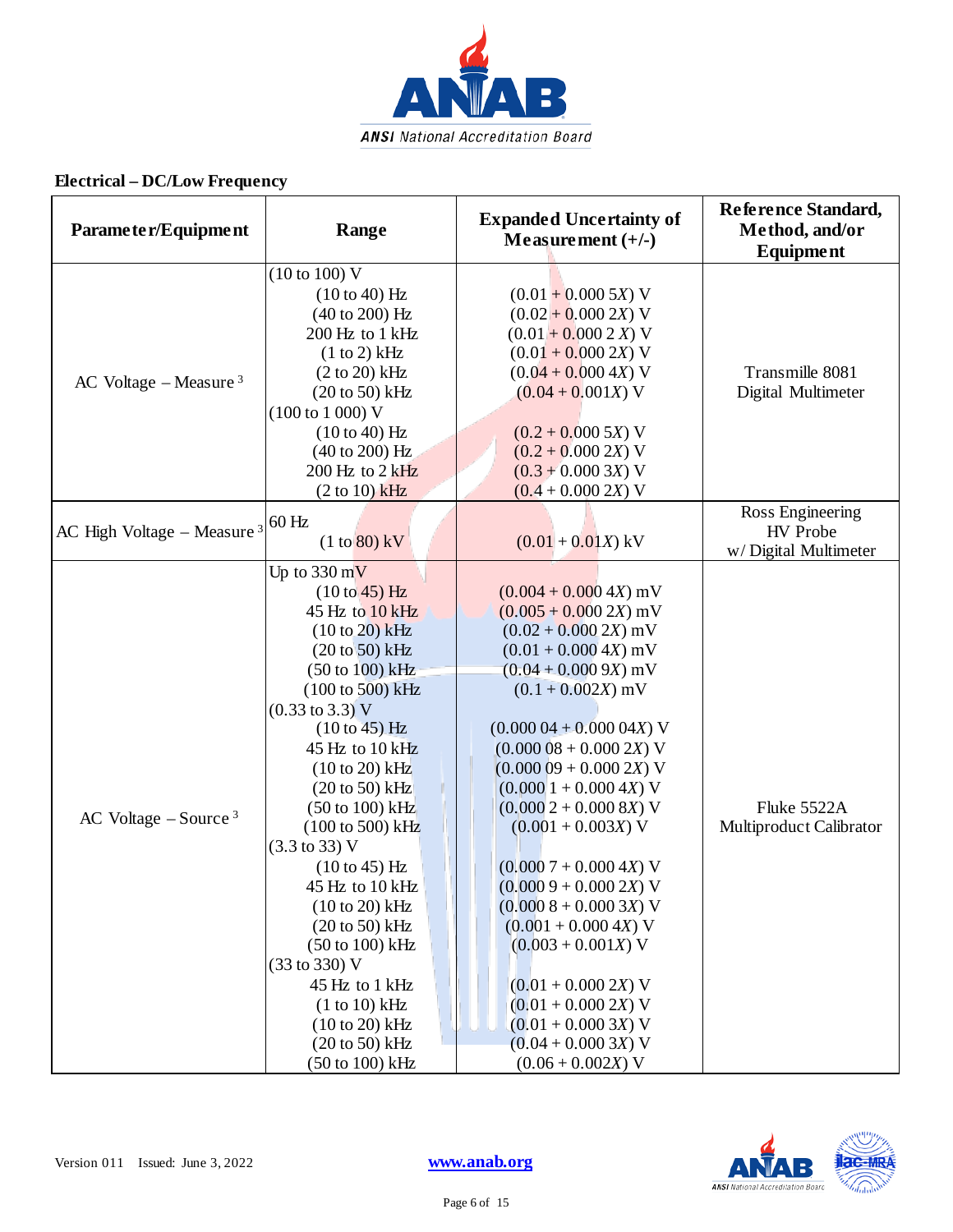

| Parameter/Equipment                                                                          | Range                                                                                                                                                                                                                                                                                                                                                                                                                                                                                                                                                                                                                                                                                                                                                                                                                                                                                                                                                       | <b>Expanded Uncertainty of</b><br>Measurement $(+/-)$                                                                                                                                                                                                                                                                                                                                                                                                                                                                                     | Reference Standard,<br>Method, and/or<br><b>Equipment</b> |
|----------------------------------------------------------------------------------------------|-------------------------------------------------------------------------------------------------------------------------------------------------------------------------------------------------------------------------------------------------------------------------------------------------------------------------------------------------------------------------------------------------------------------------------------------------------------------------------------------------------------------------------------------------------------------------------------------------------------------------------------------------------------------------------------------------------------------------------------------------------------------------------------------------------------------------------------------------------------------------------------------------------------------------------------------------------------|-------------------------------------------------------------------------------------------------------------------------------------------------------------------------------------------------------------------------------------------------------------------------------------------------------------------------------------------------------------------------------------------------------------------------------------------------------------------------------------------------------------------------------------------|-----------------------------------------------------------|
| AC Voltage $-$ Source $3$                                                                    | (330 to 1 000) V<br>45 Hz to 1 kHz<br>(1 to 5) kHz<br>$(5 to 10)$ kHz                                                                                                                                                                                                                                                                                                                                                                                                                                                                                                                                                                                                                                                                                                                                                                                                                                                                                       | $(0.02 + 0.0003X)$ V<br>$(0.01 + 0.0003X)$ V<br>$(0.02 + 0.0003X)$ V                                                                                                                                                                                                                                                                                                                                                                                                                                                                      | Fluke 5522A<br>Multiproduct Calibrator                    |
| Electrical Simulation of<br>Thermocouple Indicating<br>Devices - Source/Measure <sup>3</sup> | Type E<br>$(-250 \text{ to } -100)$ °C<br>$(-100 \text{ to } -25)$ °C<br>$(-25 \text{ to } 350)$ °C<br>$(350 \text{ to } 650)$ °C<br>$(650 \text{ to } 1000)$ °C<br>Type J<br>$(-210 \text{ to } -30)$ °C<br>$(-30 \text{ to } 150)$ °C<br>$(150 \text{ to } 760)$ °C<br>$(760 \text{ to } 1200)$ °C<br>Type K<br>$(-200 \text{ to } -100)$ °C<br>$(-100 \text{ to } -25)$ °C<br>$(-25 \text{ to } 120)$ °C<br>$(120 \text{ to } 1000)$ °C<br>$(1\ 000\ \text{to}\ 1\ 372)$ °C<br>Type N<br>$(-200 \text{ to } -100)$ °C<br>$(-100 \text{ to } -25)$ °C<br>$(-25 \text{ to } 120)$ °C<br>$(120 \text{ to } 410)$ °C<br>$(410 \text{ to } 1300)$ °C<br>Type R<br>$(0 \text{ to } 250)$ °C<br>$(250 \text{ to } 1767)$ °C<br>Type S<br>(0 to 250) $^{\circ}$ C<br>$(250 \text{ to } 1400)$ °C<br>$(1400 \text{ to } 1767)$ °C<br>Type T<br>$(-250 \text{ to } -150)$ °C<br>$(-150 \text{ to } 0)$ °C<br>(0 to 120) $^{\circ}$ C<br>$(120 \text{ to } 400)$ °C | $0.44\text{ °C}$<br>$0.14\text{ °C}$<br>$0.12$ °C<br>$0.14\text{ °C}$<br>$0.19$ °C<br>$0.14\degree$ C<br>$0.12$ <sup>o</sup> C<br>$0.15\text{ °C}$<br>0.21 °C<br>0.29 °C<br>$0.17\,^{\circ}$ C<br>$0.14\degree C$<br>0.22 °C<br>$0.35\degree C$<br>0.35 °C<br>$0.35\,^{\circ}\mathrm{C}$<br>0.18 °C<br>0.17 °C<br>$0.25\text{ °C}$<br>$0.66\text{ °C}$<br>$0.39\text{ °C}$<br>$0.55\,^{\circ}\mathrm{C}$<br>$0.33\text{ °C}$<br>$0.4\text{ °C}$<br>$0.56\,^{\circ}\mathrm{C}$<br>$0.22\text{ °C}$<br>$0.15\text{ °C}$<br>$0.13\text{ °C}$ | Fluke 5522A<br>Multiproduct Calibrator                    |
| Oscilloscopes -<br>Time Base                                                                 | $(2 to 10)$ ns<br>$20$ ns to $1 \mu s$<br>$(2 \text{ to } 50)$ µs<br>$(0.1 \text{ to } 5000) \text{ ms}$                                                                                                                                                                                                                                                                                                                                                                                                                                                                                                                                                                                                                                                                                                                                                                                                                                                    | $0.03$ ps<br>$0.0002 \,\mu s$<br>$0.0002 \%$ of reading + 40 ps<br>$0.2\%$ of reading + 0.2 ms                                                                                                                                                                                                                                                                                                                                                                                                                                            | Fluke 5500A-SC600<br>Multiproduct Calibrator              |

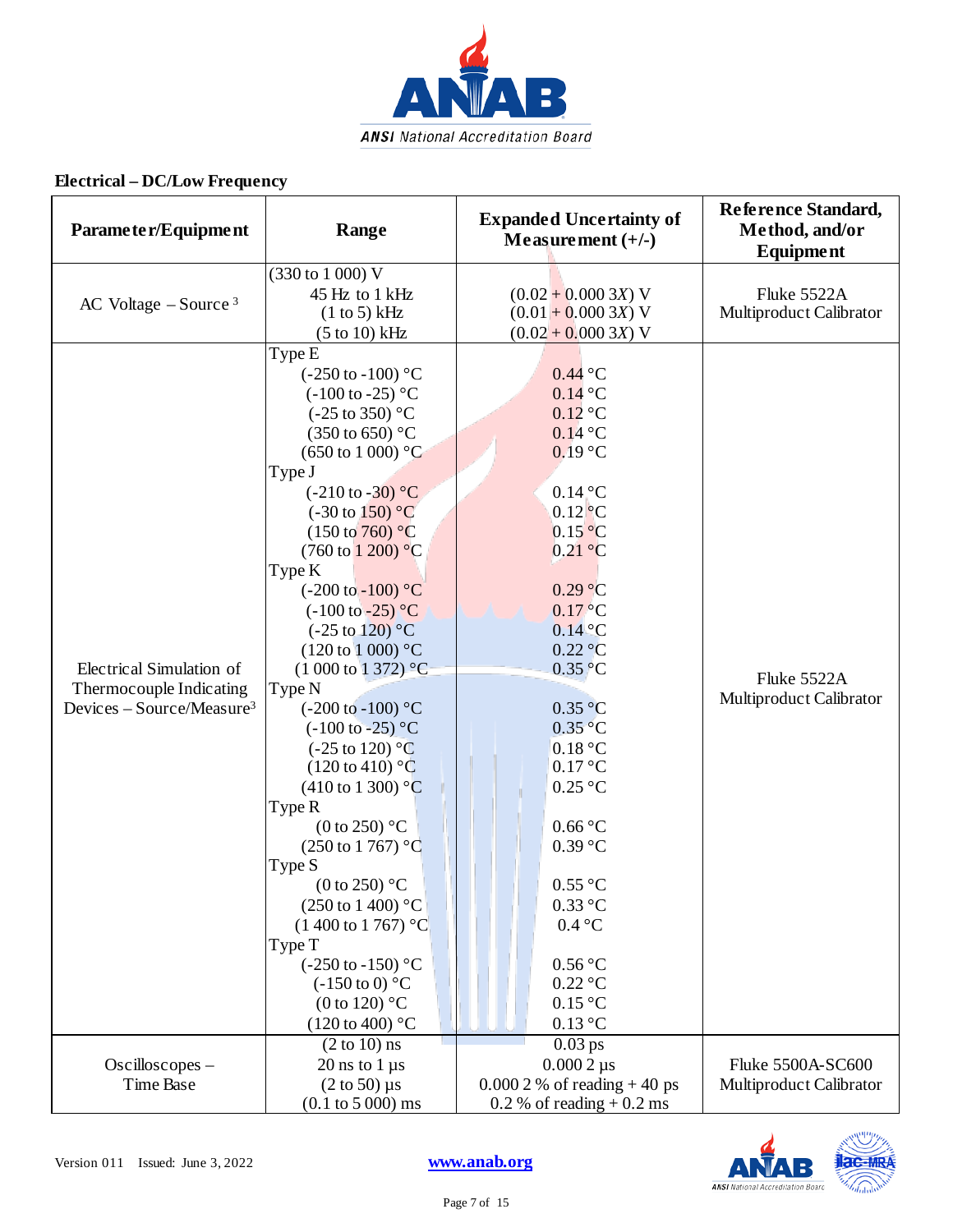

| Parameter/Equipment             | Range                                                     | <b>Expanded Uncertainty of</b><br>Measurement $(+/-)$          | Reference Standard,<br>Method, and/or<br><b>Equipment</b> |
|---------------------------------|-----------------------------------------------------------|----------------------------------------------------------------|-----------------------------------------------------------|
| $Oscilloscopes -$<br>Bandwidth  | 50 kHz to 100 MHz<br>(100 to 300) MHz<br>(300 to 600) MHz | 4.3 $%$ of reading<br>4.8 $%$ of reading<br>7.2 $%$ of reading | Fluke 5500A-SC600<br>Multiproduct Calibrator              |
| $Oscillos copes -$<br>Amplitude | Up to $5 \,$ Vp-p                                         | 2.3 % of reading $+0.35$ mV                                    | Fluke 5500A-SC600<br>Multiproduct Calibrator              |

#### **Length – Dimensional Metrology**

| Parameter/Equipment                  | Range                               | <b>Expanded Uncertainty of</b><br>Measurement $(+/-)$ | Reference Standard,<br>Method, and/or<br><b>Equipment</b> |
|--------------------------------------|-------------------------------------|-------------------------------------------------------|-----------------------------------------------------------|
|                                      | $(0.005 \text{ to } 4) \text{ in}$  | $(4.2 + 2L)$ µin                                      | Gage Blocks,<br><b>Gage Block Comparator</b>              |
| Gage Blocks <sup>3</sup>             | $(5 \text{ to } 20)$ in             | $(4.3 + 2.5L) \,\mathrm{\mu m}$                       | Universal Length<br>Measuring Machine,<br>Gage Blocks     |
| Plain Plug Gages <sup>3</sup>        | $(0.007 \text{ to } 10) \text{ in}$ | $(8.4 + 2.3L) \,\mu m$                                | Universal Length<br>Measuring Machine,<br>Gage Blocks     |
| Height/Step Masters <sup>3</sup>     | Up to $36$ in                       | $(10 + 3.7L) \,\mu m$                                 | Gage Blocks, Surface Plate,<br>Indicator                  |
| Height Masters (Travel) <sup>3</sup> | $(0 to 1)$ in                       | $(14 + 6.8L) \,\mathrm{\mu m}$                        | Gage Blocks, Surface Plate,<br>Indicator                  |
| Micrometer Standards <sup>3</sup>    | $(0.5 \text{ to } 26)$ in           | $(27 + 2.1L) \,\mu m$                                 | P&W Supermic,<br>Gage Blocks                              |
| Micrometer Standards <sup>3</sup>    | $(26 to 48)$ in                     | $(65 + 2.4L) \,\mathrm{µ}$ in                         | Mu-Checker, Indicator,<br>Gage Blocks, Surface Plate      |
| Plain Ring Gages <sup>3</sup>        | $(0.15 \text{ to } 10)$ in          | $(12 + 1.9L) \,\mu m$                                 | Precimar ULM                                              |
| Thread Wires <sup>2</sup>            | $(0.007 \text{ to } 0.2)$ in        | $11.4 \,\mathrm{\mu m}$                               | Universal Length<br>Measuring Machine,<br>XX Cylinder     |
| Pin Gages <sup>3</sup>               | $(0.011 \text{ to } 2)$ in          | $(32 + 0.3L) \,\mu m$                                 | <b>Super Micrometer</b>                                   |
| Thickness Gages (Leaf) <sup>3</sup>  | Up to $1$ in                        | $(31 + 2.9L) \,\mu m$                                 | <b>Super Micrometer</b>                                   |
| <b>Tape Measures</b>                 | Up to 50 ft                         | $(0.056 + 0.00005L)$ in                               | <b>Master Tape</b>                                        |
| Steel Rules <sup>3</sup>             | Up to $72$ in                       | $(0.01 + 0.000 1L)$ in                                | <b>Master Ruler</b>                                       |
| Plastic Shim Stock 3,4               | $(1 to 50)$ mils                    | $(0.03 + 3L)$ mils                                    | <b>Bench Micrometer</b>                                   |

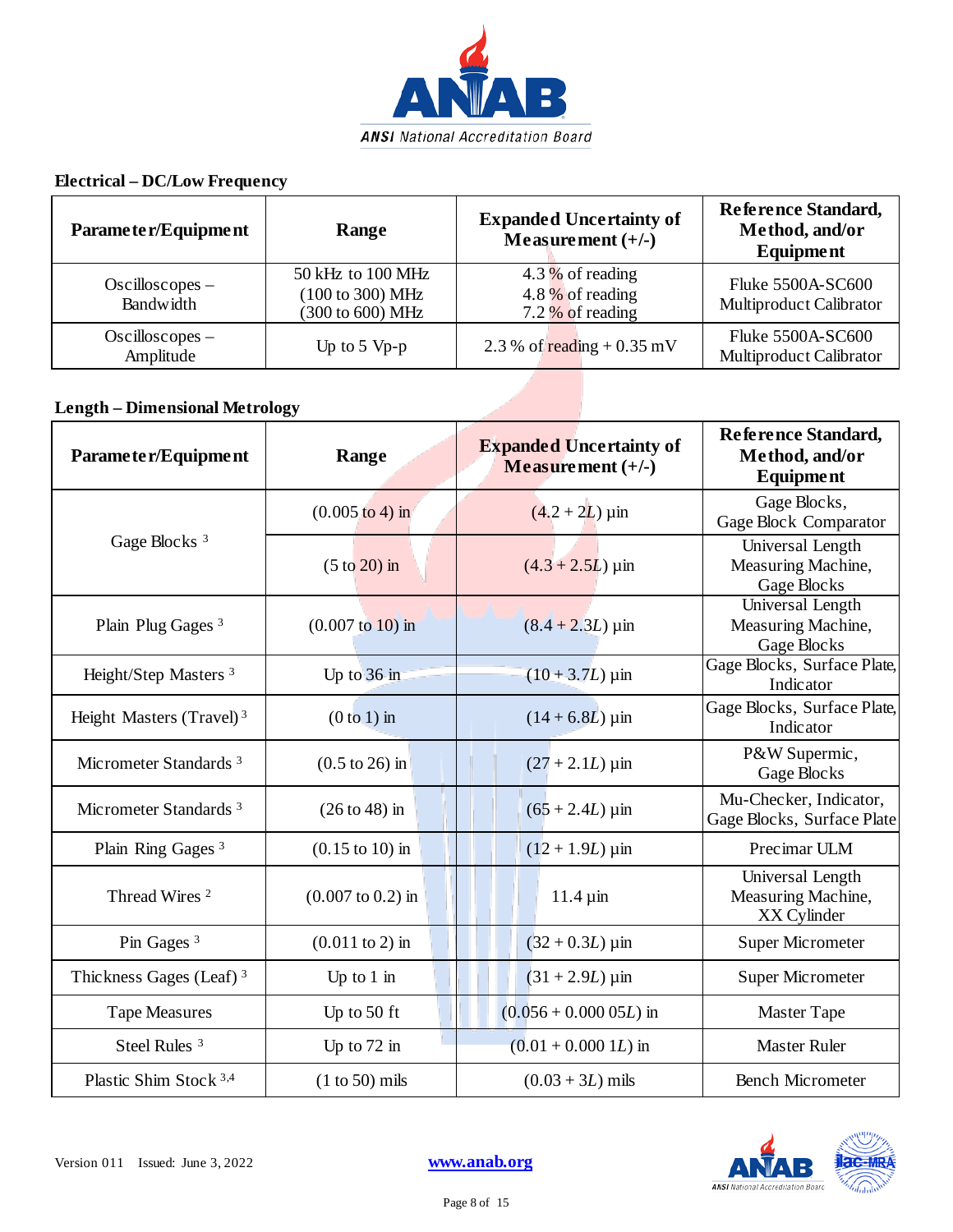

#### **Length – Dimensional Metrology**

| Parameter/Equipment                                                                                          | Range                                                                  | <b>Expanded Uncertainty of</b><br>Measurement $(+/-)$        | Reference Standard,<br>Method, and/or<br><b>Equipment</b> |
|--------------------------------------------------------------------------------------------------------------|------------------------------------------------------------------------|--------------------------------------------------------------|-----------------------------------------------------------|
| Thread Plug Gages <sup>3</sup><br>Major Diameter<br>Pitch Diameter (4 to 80) TPI                             | $(0.06 \text{ to } 8) \text{ in}$<br>$(0.06 \text{ to } 8) \text{ in}$ | $(25 + 35L)$ µin<br>$(85 + 1.2L) \,\mu m$                    | Super Micrometer,<br><b>Thread Wires</b>                  |
| Thread Ring Gages <sup>3</sup><br>Minor Diameter                                                             | $(0.06 \text{ to } 8) \text{ in}$<br>$(0.25 \text{ to } 1)$ in         | $(160 + 2.4L) \,\mathrm{\mu m}$<br>$(183 + 25L) \,\mu m$     | Vision System,<br>Intra-Micrometer                        |
| Thread Ring Gages <sup>3</sup><br><b>Pitch Diameter Solid</b><br>(4 to 80) TPI<br>Pitch Diameter Adjustable  | $(0.06 \text{ to } 8) \text{ in}$<br>$(0.06 \text{ to } 8) \text{ in}$ | $(7.5 + 4.2L) \,\mu m$<br><b>See Set Plug Uncertainty</b>    | Precimar, Plain Ring<br><b>Set Plugs</b>                  |
| (4 to 80) TPI<br>Thread Rings, Adjustable <sup>5</sup><br><b>Pitch Diameter</b><br>Tactile Fit (Set to Plug) | $(0.06 \text{ to } 8) \text{ in}$                                      | See footnote                                                 | <b>Set Plugs</b>                                          |
| Radius Gage                                                                                                  | $(0.010 \text{ to } 2)$ in                                             | $271 \mu m$                                                  | Vision System                                             |
| Spheres <sup>3</sup>                                                                                         | $(0.0132)$ to 2) in                                                    | $(15.2 + 0.7L) \,\mathrm{\mu m}$                             | Universal Length<br>Measuring Machine,<br>Gage Blocks     |
| Squares <sup>3</sup>                                                                                         | $(2 \text{ to } 24)$ in                                                | $(67.1 + 1.1L) \,\mu m$                                      | Grade 0 Square<br>Gage Blocks                             |
| Surface Plates <sup>1,3</sup><br><b>Overall Flatness</b><br><b>Local Area Flatness</b>                       | $(8 \text{ to } 60)$ in diagonal<br>$(34 \text{ to } 161)$ in diagonal | $(50 + 0.7L) \,\mathrm{\mu m}$<br>$(41 + 0.5L) \,\mu m$      | Planekator<br>Level System                                |
| (Repeat Reading)                                                                                             | Up to $0.001$ in                                                       | $45 \mu$ in                                                  | Repeat-o-Meter                                            |
| Roughness Specimens                                                                                          | Up to $400 \mu$ in Ra                                                  | $3.7 \mu$ in                                                 | Profilometers                                             |
| Gages and Fixtures <sup>3</sup><br>Length<br>Diameter<br>Angle                                               | Up to $16$ in<br>Up to $12$ in<br>Up to 360 $^{\circ}$                 | $(125 + 16L)$ µin<br>$(204 + 16L)$ µin<br>$0.027$ $^{\circ}$ | Vision System,<br><b>CMM</b>                              |
| Height Gage <sup>1,3</sup>                                                                                   | Up to $36$ in                                                          | $(122 + 1.1L) \,\mu m$                                       | Gage Blocks,<br>Surface Plate                             |
| Calipers $1,3$                                                                                               | Up to $60$ in<br>$(60 \text{ to } 120)$ in                             | $(361 + 4.6L) \,\mathrm{µm}$<br>$(594 + 4.1L) \,\mu m$       | Gage Blocks                                               |
| Outside Micrometers <sup>1,3</sup>                                                                           | Up to $36$ in                                                          | $(32 + 2.6L) \,\mu m$                                        | Gage Blocks                                               |
| Depth Micrometers <sup>1,3</sup>                                                                             | Up to $12$ in                                                          | $(574 + 0.6L) \,\mu m$                                       | Gage Blocks,                                              |
| Inside Micrometers <sup>1,3</sup>                                                                            | $(0.1 \text{ to } 36) \text{ in}$                                      | $(574 + 0.6L) \,\mathrm{\mu m}$                              | <b>Surface Plate</b>                                      |

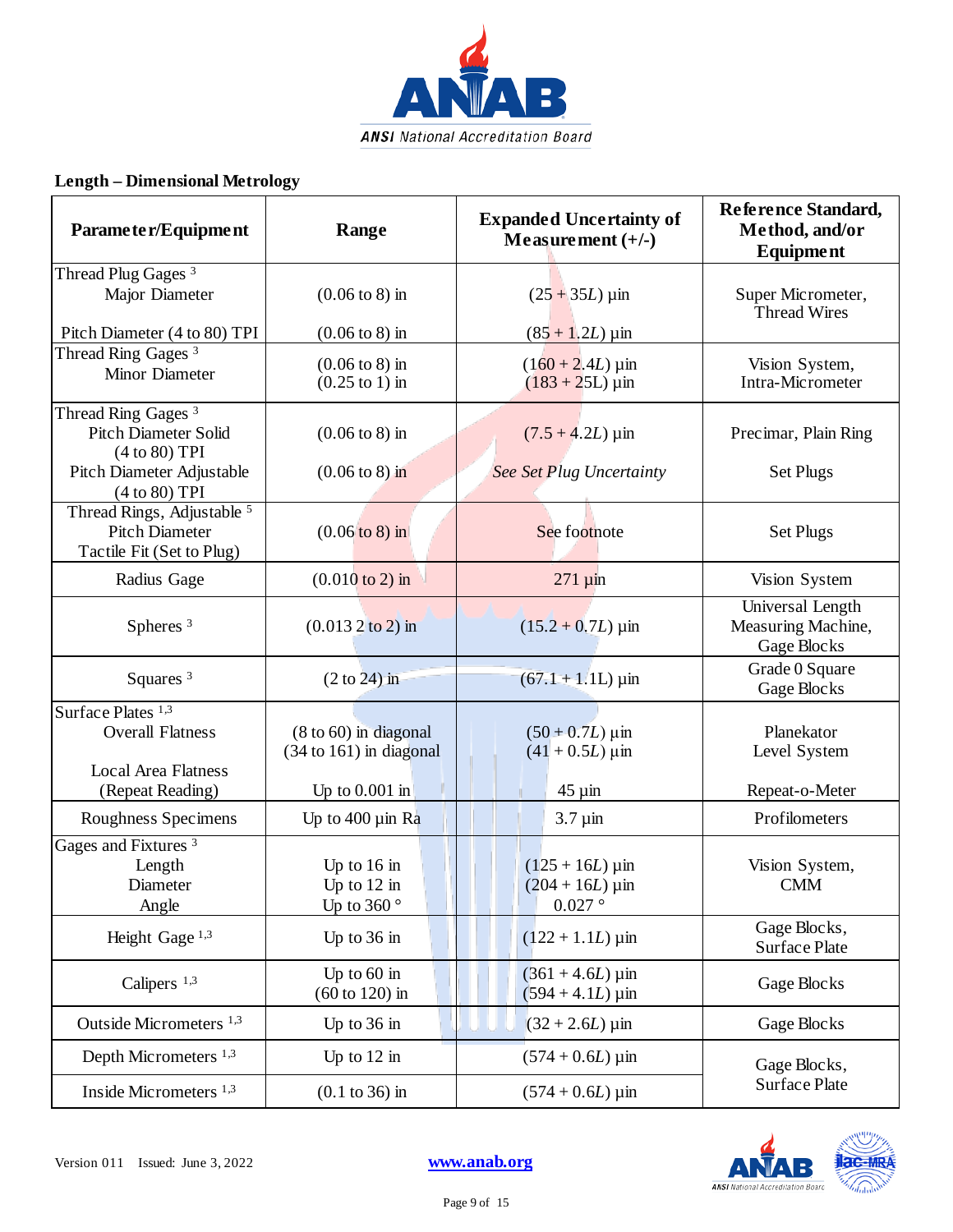

#### **Length – Dimensional Metrology**

| Parameter/Equipment                                                                                                                                                                            | Range                                       | <b>Expanded Uncertainty of</b><br>Measurement $(+/-)$                                                                                                                                                        | Reference Standard,<br>Method, and/or<br><b>Equipment</b>        |
|------------------------------------------------------------------------------------------------------------------------------------------------------------------------------------------------|---------------------------------------------|--------------------------------------------------------------------------------------------------------------------------------------------------------------------------------------------------------------|------------------------------------------------------------------|
| Bore Micrometers <sup>3</sup>                                                                                                                                                                  | $(0.15 \text{ to } 10) \text{ in}$          | $(26 + 42L) \,\mu m$                                                                                                                                                                                         | <b>Ring Gages</b>                                                |
| Bench Micrometer <sup>1,3</sup><br>Travel<br><b>Anvil Flatness</b><br>Anvil Parallelism                                                                                                        | Up to $1$ in                                | $(11 + 1.6L) \,\mu m$<br>$8.2 \mu$ in<br>$8.6 \,\mathrm{\upmu m}$                                                                                                                                            | Gage Blocks<br><b>Optical Flat</b><br>Sphere                     |
| Indicator $1,3$<br>0.001 in resolution<br>0.0005 in resolution<br>0.00025 in resolution<br>0.0001 in resolution<br>0.000 05 in resolution<br>$0.00002$ in resolution<br>0.000 01 in resolution | Up to $4$ in                                | $(614 + 0.6L) \,\mathrm{\mu m}$<br>$(354 + 0.4L) \,\mathrm{\mu m}$<br>$(145 + 0.2L) \,\mu m$<br>$(58 + 0.4L) \,\mathrm{\mu m}$<br>$(29 + 0.8L) \,\mathrm{\upmu m}$<br>$(23 + 0.6L)$ µin<br>$(11 + 1.8L)$ µin | Indicator Tester,<br>Gage Blocks                                 |
| <b>Universal Measuring</b><br>Machine 1,3                                                                                                                                                      | Up to $24$ in                               | $(6.9 + 3.1L) \,\text{µm}$                                                                                                                                                                                   | Gage Blocks                                                      |
| <b>Ultrasonic Thickness Gages</b>                                                                                                                                                              | $(0.005 \text{ to } 2) \text{ in}$          | 578 µin                                                                                                                                                                                                      | Gage Blocks                                                      |
| <b>Magnetic Coating Thickness</b><br>Gages 3,4                                                                                                                                                 | $(1 to 50)$ mils                            | $(0.055 + 0.003L)$ mils                                                                                                                                                                                      | Precision Shims,<br><b>Bench Micrometer</b>                      |
| Profilometer (Ra) $1$                                                                                                                                                                          | $(0 to 200)$ $\mu$ in                       | $3.2 \,\mathrm{\mu m}$                                                                                                                                                                                       | Roughness Standard per<br>ASME B46.1-2009                        |
| Protractor <sup>3</sup>                                                                                                                                                                        | (0 to 180) $^{\circ}$                       | $(0.0074 + 0.0004X)$                                                                                                                                                                                         | Granite Squares,<br>Sine Bar                                     |
| Optical Comparators <sup>1,3</sup><br>Magnification<br>Linearity<br>Squareness                                                                                                                 | 5x to 100x<br>Up to $6$ in<br>Up to $6$ in  | $(199 + 2.3L) \,\mu m$<br>$(137 + 0.4) \,\mathrm{\mu m}$<br>$76 \,\mathrm{\mu m}$                                                                                                                            | Glass Scale,<br>Length Standards,<br><b>Spheres</b>              |
| Microscopes <sup>3</sup><br><b>Stage Travel</b>                                                                                                                                                | Up to $1$ in                                | $(54 + 46L)$ µin                                                                                                                                                                                             | Gage Blocks                                                      |
| Vision Systems <sup>1,3</sup><br>Linearity<br>Angles                                                                                                                                           | Up to $6 \text{ in}$<br>Up to 360 $\degree$ | $(180 + 3L) \,\mu m$<br>$(0.012 + 0.00002A)$ °                                                                                                                                                               | Glass Scale                                                      |
| $CMM$ <sup>1,3</sup><br>Linearity<br>Repeatability                                                                                                                                             | Up to $48$ in<br>Up to $48$ in              | $(27 + 2.9L) \,\mu m$<br>$87 \mu m$                                                                                                                                                                          | Step Gage and Gage<br>Blocks in accordance with<br>B89.4.10360-2 |
| $CMM$ <sup>1,3</sup><br>Volumetric Accuracy                                                                                                                                                    | Up to $48$ in                               | $(63 + 2.1L) \,\mu m$                                                                                                                                                                                        | Ball Bar in accordance with<br>B89.4.1-1997                      |

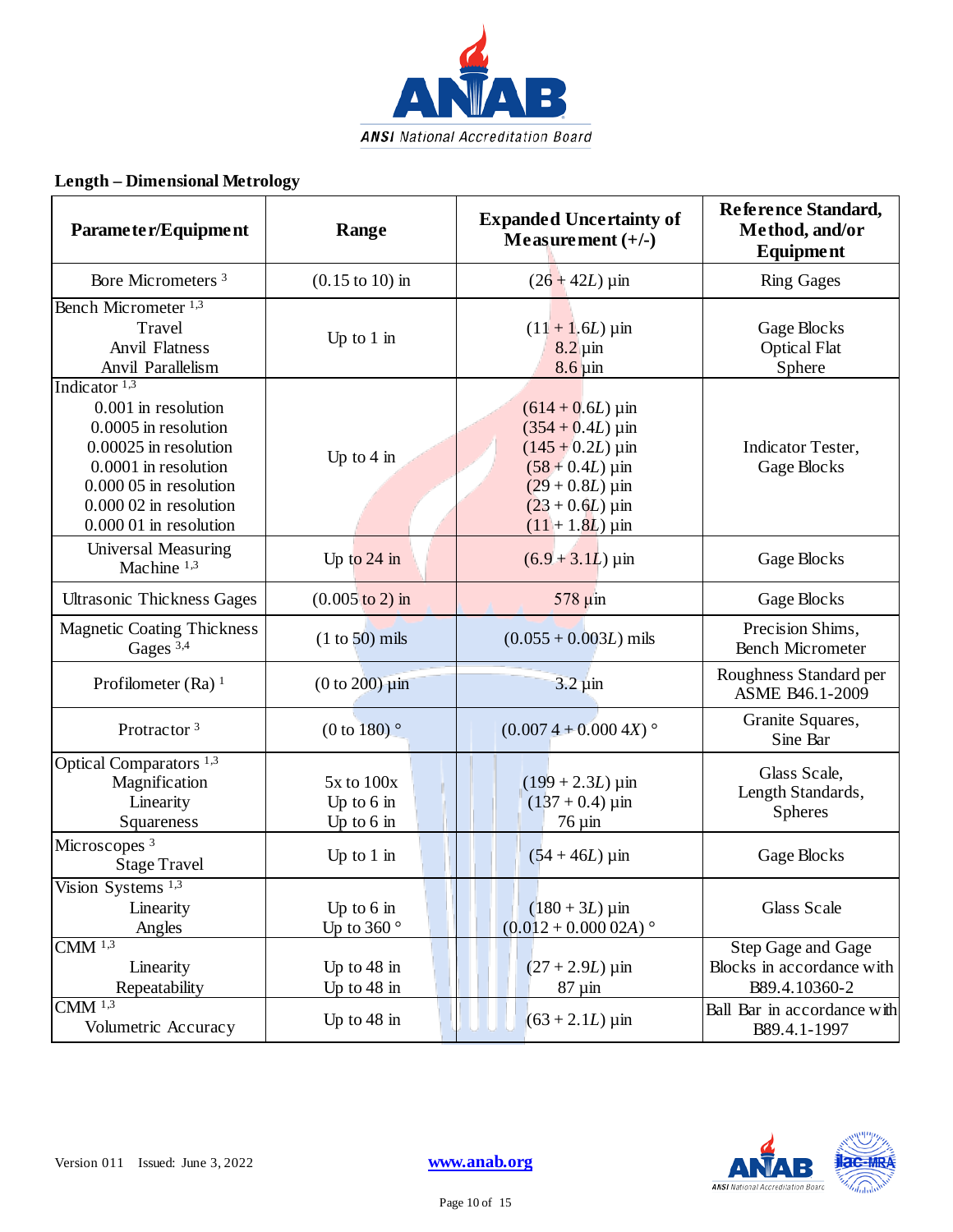

#### **Mass and Mass Related**

| Parameter/Equipment                                                | Range                                                                                                               | <b>Expanded Uncertainty of</b><br>Measurement $(+/-)$                                                                               | Reference Standard,<br>Method, and/or<br>Equipment          |
|--------------------------------------------------------------------|---------------------------------------------------------------------------------------------------------------------|-------------------------------------------------------------------------------------------------------------------------------------|-------------------------------------------------------------|
| Gas Flow Speed<br>(Anemometers)                                    | (490 to 3 300) ft/min                                                                                               | 0.1 ft/min + 4 % of reading                                                                                                         | TSI 9535 VelociCalc Air<br>Velocity Meter                   |
| <b>Gas Flow Meter</b>                                              | $(50 \text{ to } 500)$ sccm<br>Up to 50 slm<br>$(50 \text{ to } 250)$ slm                                           | 1 % of reading $+1.2$ sccm<br>$0.5\%$ of reading + 0.13 slm<br>$0.7 %$ of reading + 1.4 slm                                         | Alicat Flow Standard                                        |
| Liquid Flow<br>(gravimetric)                                       | $(0.3 \text{ to } 50)$ gpm                                                                                          | $0.5\%$ of reading $+0.002$ gpm                                                                                                     | Digital Scale                                               |
| <b>Bench Micrometer</b><br><b>Measuring Force</b>                  | $(4 to 40)$ ozf                                                                                                     | $0.22$ ozf                                                                                                                          | Force Gage                                                  |
| Force Gages <sup>3</sup>                                           | 1 gf to $45$ kgf                                                                                                    | $(5.7 + 1.1F)$ gf                                                                                                                   | <b>NIST Class F Weights</b>                                 |
| Force Gages <sup>3</sup>                                           | $(0.5 \text{ to } 50) \text{ lbf}$<br>$(50 \text{ to } 250) \text{ lbf}$                                            | $(0.005 + 0.0003W)$ lbf<br>$(0.015 + 0.00006)$ lbf                                                                                  | <b>ASTM Class 7 Weights</b>                                 |
| Force Gages <sup>3</sup> (Tension)                                 | $(6 to 100)$ lbf                                                                                                    | $(0.02 + 0.0003F)$ lbf                                                                                                              | <b>ASTM E74 Load Cell</b>                                   |
| Force Gage s <sup>3</sup> (Compression)                            | $(6 to 100)$ lbf                                                                                                    | $(0.02 + 0.0003F)$ lbf                                                                                                              | <b>ASTM E74 Load Cell</b>                                   |
| Force Gages / Load Cells<br>(Tension)                              | $(6 to 300)$ lbf<br>$(40 to 2 000)$ lbf                                                                             | $(0.12 + 0.0001F)$ lbf<br>$(0.18 + 0.0001F)$ lbf                                                                                    | <b>ASTM E74 Load Cell</b>                                   |
| Force Gages / Load Cells<br>(Compression)                          | $(6 to 300)$ lbf<br>(40 to 2 000) lbf                                                                               | $(0.12 + 0.00012F)$ lbf<br>$(0.04 + 0.0003F)$ lbf                                                                                   | <b>ASTM E74 Load Cell</b>                                   |
| Load Cells                                                         | $(1001 to 5000)$ lbf<br>$(5001 to 20000)$ lbf                                                                       | $(6+0.0003F)$ lbf<br>$(59+0.00001F)$ lbf                                                                                            | Master Load Cells                                           |
| Rockwell and Rockwell<br>Superficial Hardness Testers <sup>1</sup> | <b>HRBW</b><br>Low<br>Middle<br>High<br><b>HRC</b><br>Low<br>Middle<br>High<br><b>HRFW</b><br>Low<br>Middle<br>High | 2 HRBW<br>$1.5$ HRBW<br><b>1.4 HRBW</b><br>1.3 HRC<br>1.3 HRC<br>$0.7$ HRC<br><b>1.4 HRFW</b><br><b>1.4 HRFW</b><br><b>1.5 HRFW</b> | Indirect Verification per<br>ASTM E18 using test<br>blocks. |



<u>UUUU</u>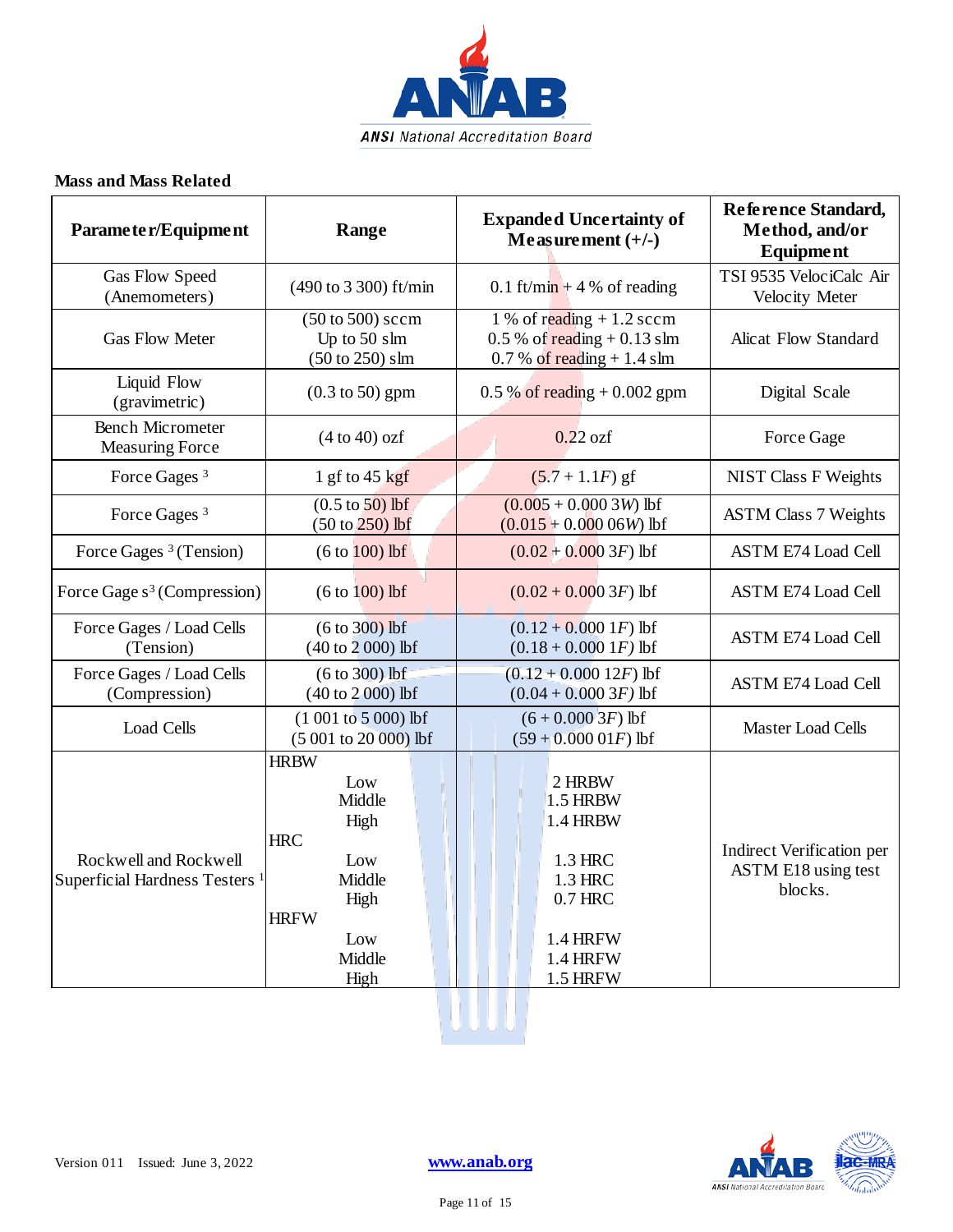

#### **Mass and Mass Related**

| Parameter/Equipment                                                       | Range                                                                                                                                                                                            | <b>Expanded Uncertainty of</b><br>Measurement $(+/-)$                                                                                                                                                                         | Reference Standard,<br>Method, and/or<br><b>Equipment</b>                                            |
|---------------------------------------------------------------------------|--------------------------------------------------------------------------------------------------------------------------------------------------------------------------------------------------|-------------------------------------------------------------------------------------------------------------------------------------------------------------------------------------------------------------------------------|------------------------------------------------------------------------------------------------------|
| Rockwell and Rockwell<br>Superficial Hardness Testers <sup>1</sup> HR15TW | HR15N<br>Low<br>Middle<br>High<br>HR30N<br>Low<br>Middle<br>High<br><b>HR45N</b><br>Low<br>Middle<br>High<br>Low<br>Middle<br>High<br>HR30TW<br>Low<br>Middle<br>High<br>HR45TW<br>Low<br>Middle | 1.4 HR15N<br>1.4 HR15N<br>1.1 HR15N<br>1.4 HR30N<br>1.4 HR30N<br>1.1 HR30N<br>1.4 HR45N<br>1.4 HR45N<br>1 HR45N<br>$2$ HR15TW<br>1.4 HR15TW<br>1.3 HR15TW<br>1.9 HR30TW<br>2 HR30TW<br>1.3 HR30TW<br>1.4 HR45TW<br>1.3 HR45TW | Indirect Verification per<br>ASTM E18 using test<br>blocks.                                          |
| <b>Mass Determination</b>                                                 | High<br>1g<br>2g<br>$5g$<br>10g<br>20g<br>50 <sub>g</sub><br>100 <sub>g</sub>                                                                                                                    | 1.4 HR45TW<br>$0.14$ mg<br>$0.22$ mg<br>$0.2$ mg<br>$0.22$ mg<br>$0.25$ mg<br>$0.5$ mg<br>$0.73$ mg                                                                                                                           | ASTM Class 1 Weights,<br><b>Electronic Balance</b>                                                   |
| Low Pressure Gages <sup>1</sup><br>(Magnehelic/Photohelic)                | 200g<br>Up to $30$ in $H_2O$<br>$(30 \text{ to } 200) \text{ in } H_2O$                                                                                                                          | $1.2 \text{ mg}$<br>$0.006\%$ of reading + 0.021 in H <sub>2</sub> O<br>0.006 % of reading + 0.056 in H <sub>2</sub> O                                                                                                        | ABB 364DS Differential<br><b>Pressure Transmitter</b><br>ABB DDN0200<br><b>Differential Pressure</b> |
| Pressure Gage <sup>1</sup>                                                | Up to 30 psig                                                                                                                                                                                    | $0.005\%$ of reading + 0.008 psi                                                                                                                                                                                              | Transmitter<br>Druck DPI 802 Pressure<br>Calibrator - Pneumatic                                      |
| Pressure Gage <sup>1</sup>                                                | $(10001$ to 15 000) psig                                                                                                                                                                         | $0.005\%$ of reading + 17 psi                                                                                                                                                                                                 | Keller Gage - Hydraulic                                                                              |

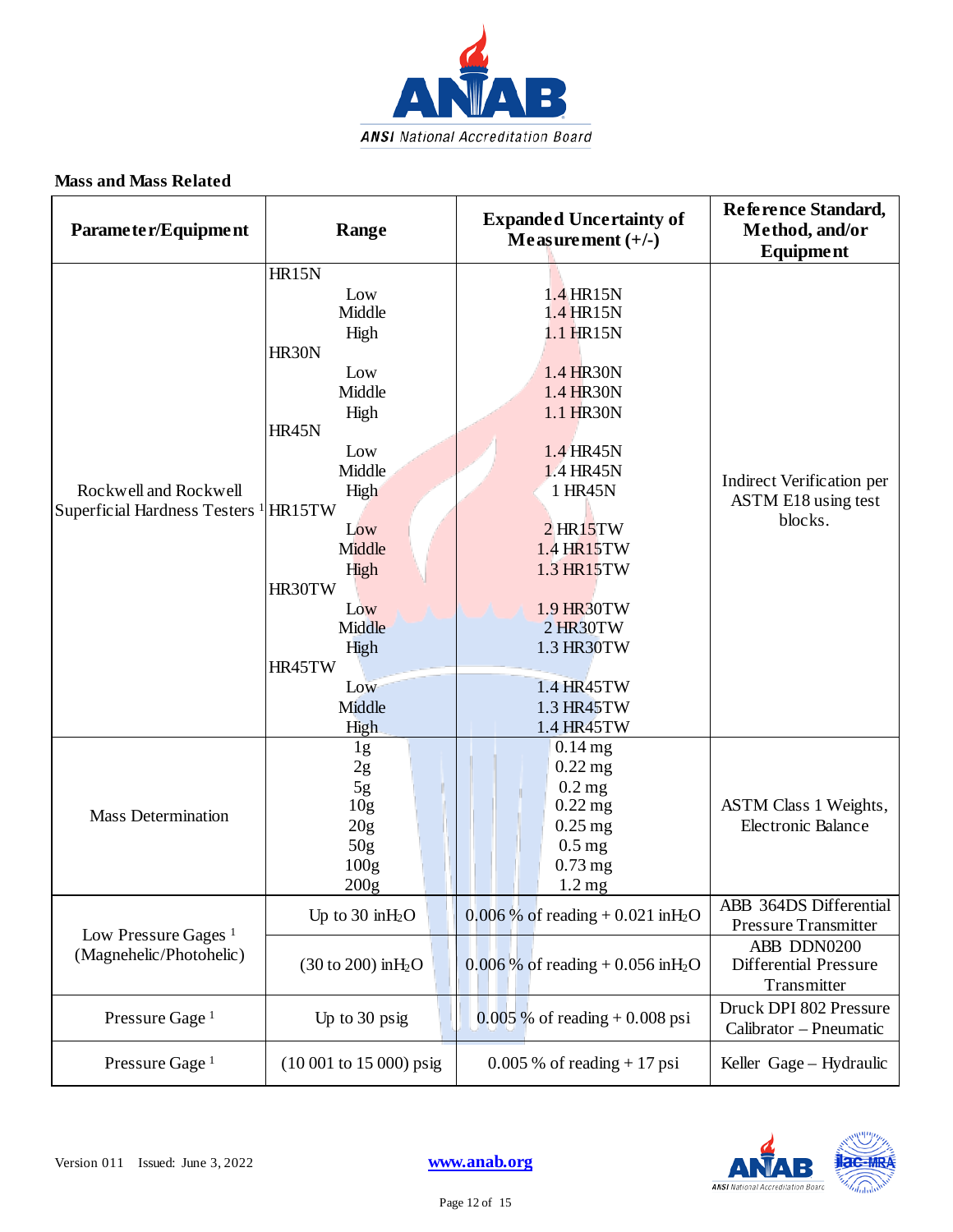

#### **Mass and Mass Related**

| Parameter/Equipment                        | Range                                                                                                                                                                                                                                                                                                                           | <b>Expanded Uncertainty of</b><br>Measurement $(+/-)$                                                                                                                                                            | Reference Standard,<br>Method, and/or<br>Equipment                                                                    |
|--------------------------------------------|---------------------------------------------------------------------------------------------------------------------------------------------------------------------------------------------------------------------------------------------------------------------------------------------------------------------------------|------------------------------------------------------------------------------------------------------------------------------------------------------------------------------------------------------------------|-----------------------------------------------------------------------------------------------------------------------|
| Vacuum Gage <sup>1</sup>                   | $(-14.5 \text{ to } 0) \text{ psiv}$                                                                                                                                                                                                                                                                                            | $0.024$ % of reading + 0.002 psi                                                                                                                                                                                 | Druck DPI 802 Pressure<br>Calibrator - Pneumatic                                                                      |
| Pressure Devices <sup>1</sup>              | $(2 to 500)$ psig<br>(500 to 10 000) psig                                                                                                                                                                                                                                                                                       | $0.04\%$ of reading + 0.003 psi<br>$0.033\%$ of reading + 0.7 psi                                                                                                                                                | Dead Weight Tester -<br>Hydraulic                                                                                     |
| Precision Scales / Balances <sup>1,6</sup> | $(0.00001$ to 1 100) g                                                                                                                                                                                                                                                                                                          | $(0.00027 + 0.000024M)$ g                                                                                                                                                                                        | <b>OIML Class E2 Mass and</b><br><b>NIST Handbook 44</b><br>utilized for the calibration<br>of the weighing system.   |
| Scales / Balances <sup>1,6</sup>           | $(0.5 \text{ to } 38) \text{ kg}$                                                                                                                                                                                                                                                                                               | $(0.009 + 0.00012M)$ g                                                                                                                                                                                           | <b>NIST Class F Weights and</b><br><b>NIST Handbook 44</b><br>utilized for the calibration<br>of the weighing system. |
|                                            | $(0.5 \text{ to } 500)$ lb                                                                                                                                                                                                                                                                                                      | $(0.003 + 0.00012M)$ lb                                                                                                                                                                                          | <b>ASTM Class 7 Weights</b><br>and NIST Handbook 44<br>utilized for the calibration<br>of the weighing system.        |
| <b>Torque Tools</b>                        | $(0.5 \text{ to } 50)$ ozf·in<br>$(4 to 50)$ lbf $\cdot$ in<br>$(10 \text{ to } 150)$ lbf·in<br>$(30 \text{ to } 400)$ lbf $\cdot$ in<br>$(80 \text{ to } 1000)$ lbf $\cdot$ in<br>$(10 \text{ to } 125)$ lbf $\cdot$ ft<br>$(60 \text{ to } 600)$ lbf $\cdot$ ft<br>$(100 to 1 000)$ lbf $\cdot$ ft<br>$(1000 to 2000)$ lbf·ft | 0.52 % of reading<br>$0.33\%$ of reading<br>0.38 % of reading<br>$0.34$ % of reading<br>$0.33\%$ of reading<br>0.37 % of reading<br>0.34 % of reading<br>$0.6\%$ of reading<br>$0.28\%$ of reading + 15.5 lbf·ft | <b>CDI</b> Torque Tester                                                                                              |
| <b>Torque Transducers</b>                  | $(5 to 1 000)$ lbf $\cdot$ ft                                                                                                                                                                                                                                                                                                   | $0.11\%$ of reading                                                                                                                                                                                              | Torque Arms,<br><b>NIST Class F Weights</b>                                                                           |
| Pipettes <sup>3</sup>                      | $(10 \text{ to } 1000) \mu L$                                                                                                                                                                                                                                                                                                   | $(0.09 \mu L + 0.000 73X) \mu l$                                                                                                                                                                                 | Gravimetric Method using<br><b>Precision Balance</b>                                                                  |

#### **Thermodynamic**

| Parameter/Equipment                     | Range                      | <b>Expanded Uncertainty of</b><br>Measurement $(+/-)$ | Reference Standard,<br>Method, and/or<br>Equipment               |
|-----------------------------------------|----------------------------|-------------------------------------------------------|------------------------------------------------------------------|
| Relative Humidity $1$                   | $(0 to 80)$ % RH           | $0.5\%$ of reading + 1.2 % RH                         | Vaisala MI70 / HMP77                                             |
| Temperature Measure <sup>1</sup>        | $(-70 \text{ to } 180)$ °C | 0.25 °C                                               | Temperature/Humidity<br>Indicator                                |
| Temperature Probes and<br>Systems $1,3$ | $(-20 \text{ to } 600)$ °C | $(0.02 + 0.00003T)$ °C                                | Hart Scientific Baths and<br>Drywells w/Fluke 5609<br><b>PRT</b> |

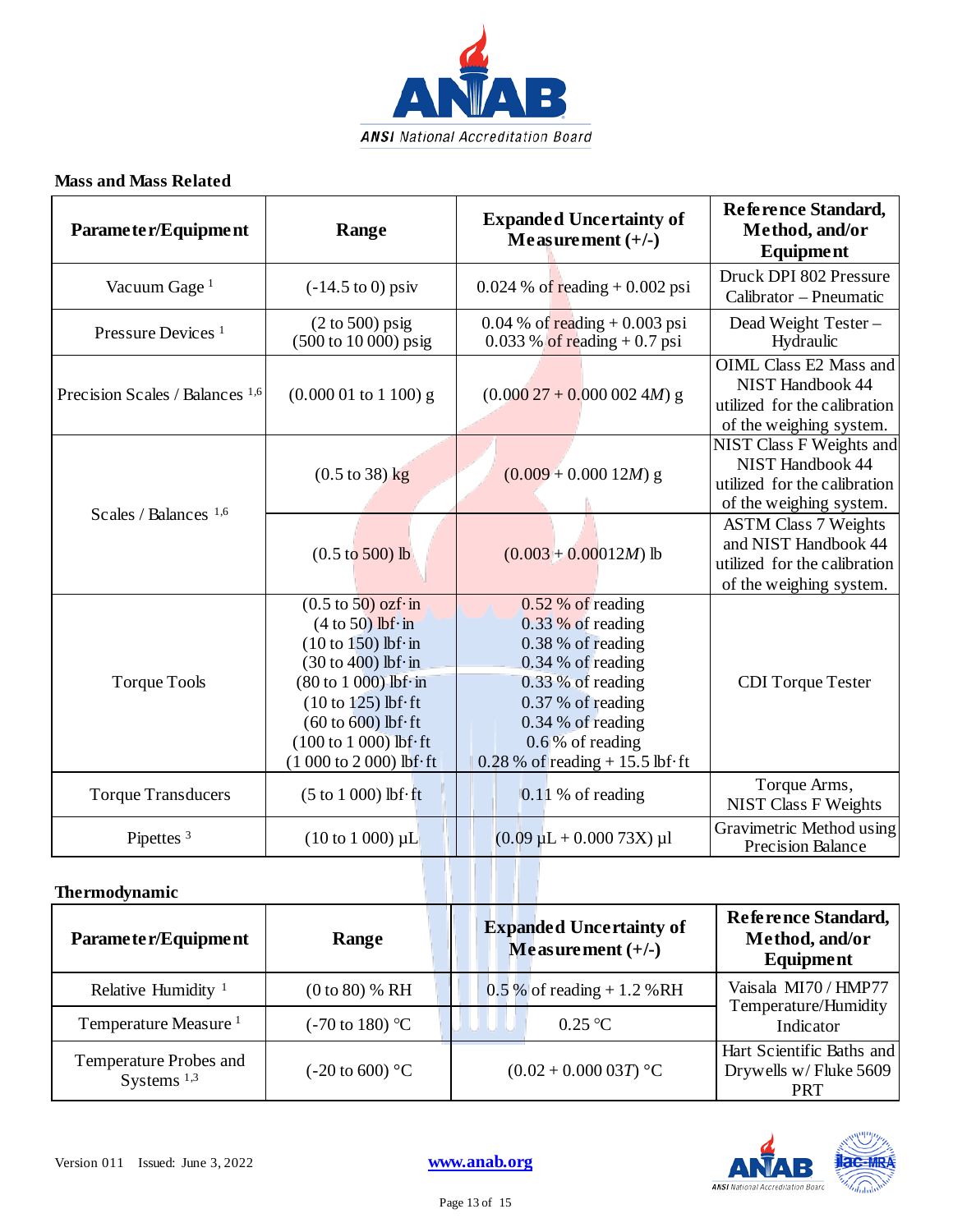

#### **Thermodynamic**

| Parameter/Equipment                                           | Range                                                                                      | <b>Expanded Uncertainty of</b><br>Measurement $(+/-)$                             | Reference Standard,<br>Method, and/or<br>Equipment                                                                           |
|---------------------------------------------------------------|--------------------------------------------------------------------------------------------|-----------------------------------------------------------------------------------|------------------------------------------------------------------------------------------------------------------------------|
| Liquid in Glass Thermometers<br>(Partial and Total Immersion) | $(-20 \text{ to } 600)$ °C                                                                 | $(0.1 + 0.0005T)$ °C                                                              | Hart Scientific Bath w/<br>Fluke 5609 PRT                                                                                    |
| Temperature – Measure $3$                                     | $(-195 \text{ to } 660)$ °C                                                                | $(0.015 + 0.00012T)$ °C                                                           | Fluke 5609 PRT<br>$w/Di$ splay                                                                                               |
| Infrared Source <sup>1,3</sup>                                | $50.0\degree C$<br>100.0 °C<br>200.0 °C<br>$300.0 \degree C$<br>400.0 $\mathrm{^{\circ}C}$ | $0.75\text{ °C}$<br>$0.9^{\circ}C$<br>$1.2\degree C$<br>$1.5^{\circ}$ C<br>1.8 °C | <b>ICI 500 Blackbody</b><br>Source (flat plate)<br>$\mathcal{E} = 0.95$ , $\lambda = (8 \text{ to } 14) \text{ }\mu\text{m}$ |

and the contract of the contract of

#### **Time and Frequency**

| Parameter/Equipment                 | <b>Range</b>                                         | <b>Expanded Uncertainty of</b><br>Measurement $(+/-)$ | <b>Reference Standard,</b><br>Method, and/or<br>Equipment                       |
|-------------------------------------|------------------------------------------------------|-------------------------------------------------------|---------------------------------------------------------------------------------|
| Frequency – Source $^{1,3}$         | 1 Hz to 50 MHz<br>$(50 \text{ to } 600) \text{ MHz}$ | $0.002\%$ of reading + 1 mHz<br>$0.003\%$ of reading  | Fluke 5500A<br>Multiproduct Calibrator,<br>PM 5193<br><b>Function Generator</b> |
| Frequency – Measure $1$             | 1 Hz to 225 MHz<br>225 MHz to 3 GHz                  | $0.5 \text{ mHz}$<br>$-5$ mHz                         | HP 53131A<br><b>Frequency Counter</b>                                           |
| Timers and Stopwatches <sup>1</sup> | $(0.1 \text{ to } 60) \text{ min}$                   | $0.006\%$ of reading $+34$ ms                         | HP 53131A<br><b>Frequency Counter</b>                                           |
| Tachometer – Source                 | Up to $6000$ rpm                                     | $0.003\%$ of reading + 0.001 rpm                      | Fluke 5500A<br>Multiproduct Calibrator                                          |
| Tachometer - Measure                | Up to $1800$ rpm                                     | $0.3\%$ of reading + 0.05 rpm                         | Ametek 1726<br>Digital Tachometer                                               |

Calibration and Measurement Capability (CMC) is expressed in terms of the measurement parameter, measurement range, expanded uncertainty of measurement and reference standard, method, and/or equipment. The expanded uncertainty of measurement is expressed as the standard uncertainty of the measurement multiplied by a coverage factor of 2 (*k*=2), corresponding to a confidence level of approximately 95%.